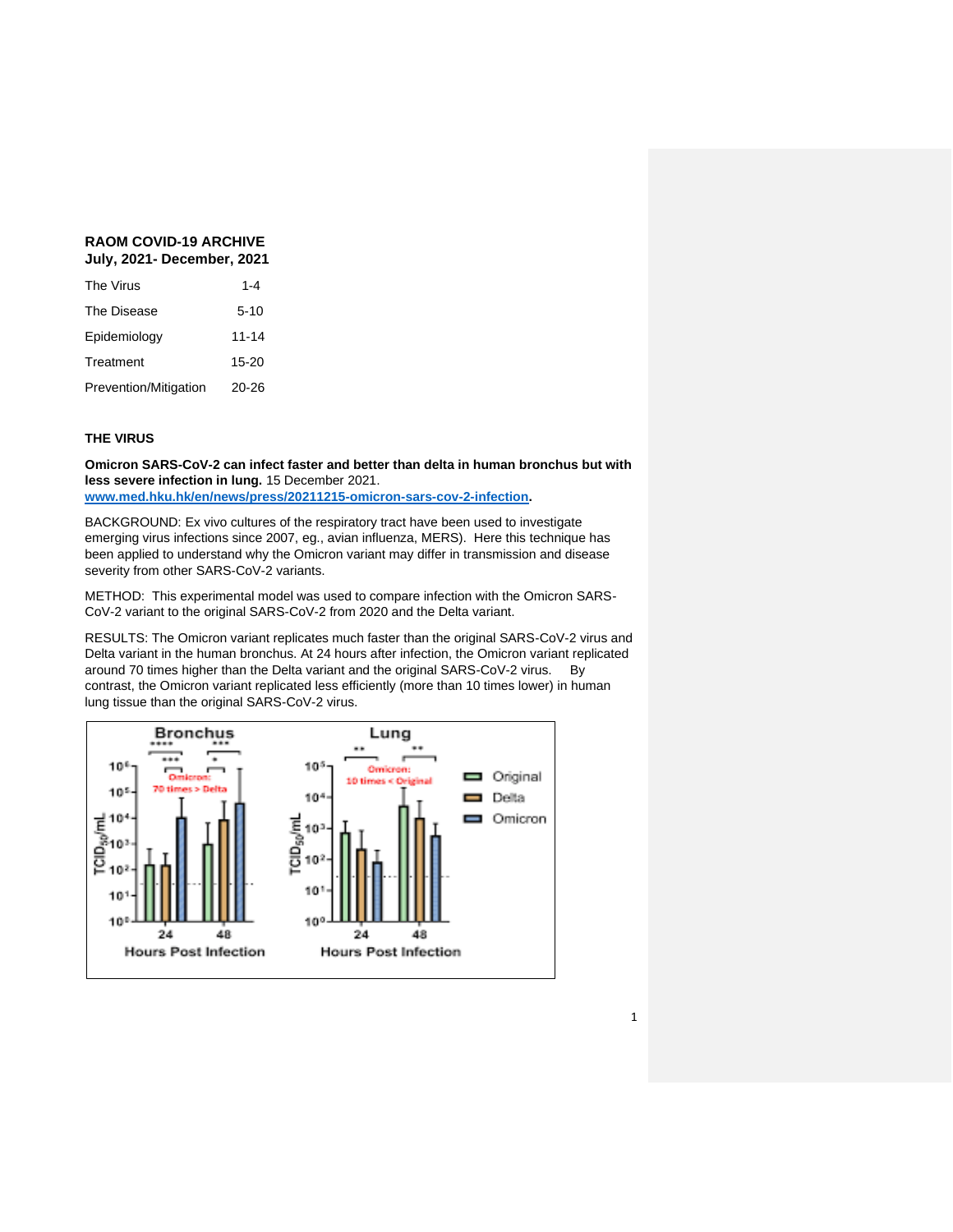CONCLUSIONS: These findings suggest that the Omicron variant may cause less severe disease. By infecting many more people, a very infectious virus may cause more disease and death even though the virus itself may be less pathogenic. Since other studies show that the Omicron variant can partially escape immunity from vaccines and past infection, the overall threat from Omicron variant may be very significant.

#### \*\*\*\*\*\*\*\*\*\*

Jansen L, Tegomoh B, Lange K, et al. **Investigation of a SARS-CoV-2 B.1.1.529 (Omicron) Variant Cluster — Nebraska, November–December 2021.** MMWR Morb Mortal Wkly Rep. ePub: 28 December 2021. **DOI: http://dx.doi.org/10.15585/mmwr.mm705152e3external icon**.

- On November 29, the Nebraska DOH was notified of 6 probable cases of COVID-19 in 1 household, including 1 case in a man aged 48 yrs (the index patient) who had recently returned from Nigeria. Omicron infection was suspected.
- Specimens from all 6 persons in the household tested positive for SARS-CoV-2 by RT-PCR testing on 12/1. Genomic sequencing by the Nebraska Public Health Lab identified an identical Omicron genotype from each specimen.
- Phylogenetic analysis was conducted to determine if this cluster represented an independent introduction of Omicron into the United States, and a detailed epidemiologic investigation was conducted.
- The index pt, who was unvaccinated, had a history of domestically acquired symptomatic SARS-CoV-2 infection confirmed by RT-PCR a year prior in 11/2020. He reported unmasked close contact with a masked, coughing person on 11/20/2021, during an international conference in Nigeria. Before his return trip to the US, he had a negative antigen test on 11/21. On 11/23, while still asymptomatic, he had unmasked close contact with 5 household contacts. One household contact was fully vaccinated (second Pfizer-BioNTech vaccine dose received in 8/2021) and had previous symptomatic COVID-19 (RT-PCR confirmed in November 2020), 3 were unvaccinated and had previous symptomatic COVID-19 (RT-PCR confirmed in November 2020), and one was unvaccinated and had mild upper respiratory symptoms in November 2020 with a negative RT-PCR test result
- On 11/24/21, the index pt experienced symptoms consistent with COVID-19 and initially received a (+) SARS-CoV-2 Ag test result on 11/26. All 6 household members experienced symptom onset during 11/24–26; median interval between earliest exposure to the index pt and symptom onset was 73 hrs (range = 33–75 hrs). The index pt and the 4 household contacts with previous confirmed infections described the symptoms and severity of their recent COVID-19 infection as being similar to or milder than those during their first infection with no loss of taste or smell and no subjective fever. The unvaccinated pt without a previous COVID-19 dx experienced cough, joint pain, congestion, fever & chills.
- OBSERVATIONS: In this family cluster of COVID-19 due to the Omicron variant, incubation period was shorter and clinical syndrome was similar to or milder than that associated with previously described variants in persons who have been vaccinated or previously infected. Findings add to existing evidence suggesting an increased potential for reinfection.

\*\*\*\*\*\*\*\*\*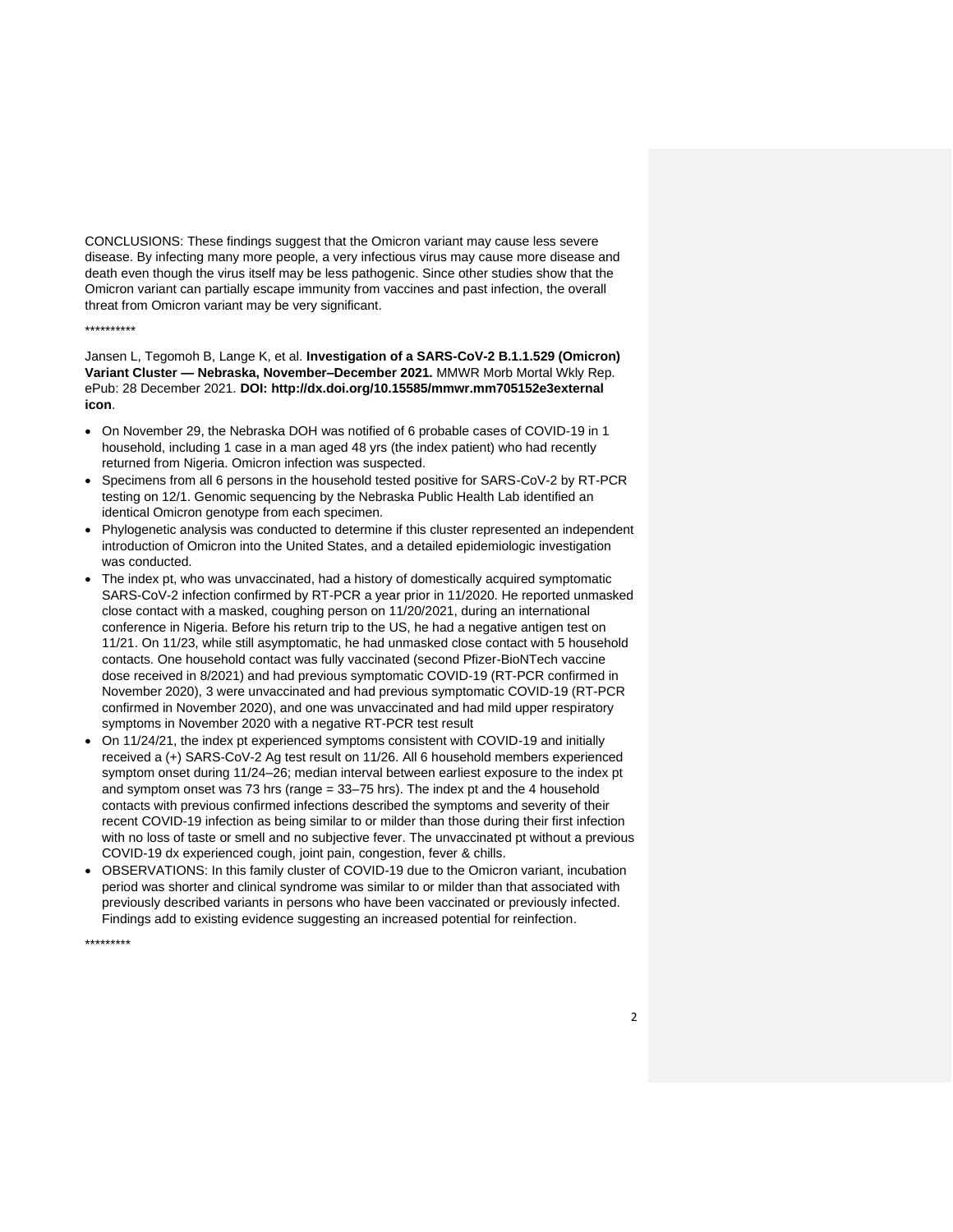Diamond M, Halfmann P, Maemura T et al. **The SARS-CoV-2 B.1.1.529 Omicron virus causes attenuated infection and disease in mice and hamsters.** Nature in Review. Published online, pre-review. 12/2/ 2021. **DOI: 10.21203/rs.3.rs-1211792/v1**

- BACKGROUND: Several key animal models of SARS-CoV-2 infection and lung pathogenesis have been developed in mice, hamsters, nonhuman primates (NHP) and other animals for rapid testing and evaluation. A key test for potential countermeasures against B.1.1.529 is their activity in pre-clinical rodent models of respiratory tract disease. Here, using the collaborative network of the SARS-CoV-2 Assessment of Viral Evolution (SAVE) program of the NIH-NIAID, we evaluated the ability of multiple B.1.1.529 Omicron isolates to cause infection & disease in immunocompetent & human ACE2 (hACE2) expressing mice & hamsters, two key rodent models of SARS-CoV-2 infection and pathogenesis used to model human disease & evaluate countermeasures.
- RESULTS: Compared to other SARS-CoV-2 isolates (e.g., B.1.351 or B.1.617.2), the B.1.1.529 Omicron variant infection is attenuated in laboratory mice and hamsters for causing infection and/or disease. The basis for the attenuation in rodents remains unknown: (1) One pre-print study suggests that B.1.1.529 replicates faster in the human bronchus and less in lung cells, which may explain its greater transmissibility and putative lower disease severity; although it remains unclear if these observations extend to rodents, we observed less infection of hamster bronchial cells in vivo with B.1.1.529 Omicron than B.1.617.2 Delta virus. (2) We also measured lower viral burden in nasal washes and turbinates in 129 mice compared to other SARS-CoV-2 strains. The attenuation in mice was unexpected given that B.1.1.529 has multiple mutations in the RBD that are sites (K417, E484, Q493, Q498, and N501) associated with adaptation for mice23-25. (3) The attenuation in hamsters also was surprising, given that all prior SARS-CoV-2 variants have replicated relatively equivalently and to high levels in this animal. However, our results showing attenuation of B.1.1.529 in hamsters are consistent with another preliminary report. (4) Despite modeling and binding data suggesting that B.1.1.529 spike can bind more avidly to murine ACE2, we observed attenuation of infection in 129, C57BL/6, and BALB/c mice as compared with previous SARS-CoV-2 variants, with limited weight loss and lower viral burden in the upper and lower respiratory tracts. K18-hACE2 transgenic mice sustained infection in the lungs, these animals did not lose weight.
- In wild-type and hACE2 transgenic hamsters, lung infection, clinical disease, and pathology with B.1.1.529 also were milder compared to historical isolates or other SARS-CoV-2 variants of concern.
- CONCLUSIONS: Overall, experiments from multiple independent laboratories of the SAVE/NIAID network with several different B.1.1.529 isolates demonstrate attenuated lung disease in rodents, which parallels preliminary human clinical data.

\*\*\*\*\*\*\*\*\*\*

Downes DJ, Cross AR, Hua P et al. **Identification of LZTFL1 as a candidate effector gene at a COVID-19 risk locus.** Nat Genet 2021; 53: 1606–1615. Published: 04 November 2021. **https://doi.org/10.1038/s41588-021-00955-3**

• BACKGROUND: The severe acute respiratory syndrome coronavirus 2 (SARS-CoV-2) disease (COVID-19) pandemic has caused millions of deaths worldwide. Genome-wide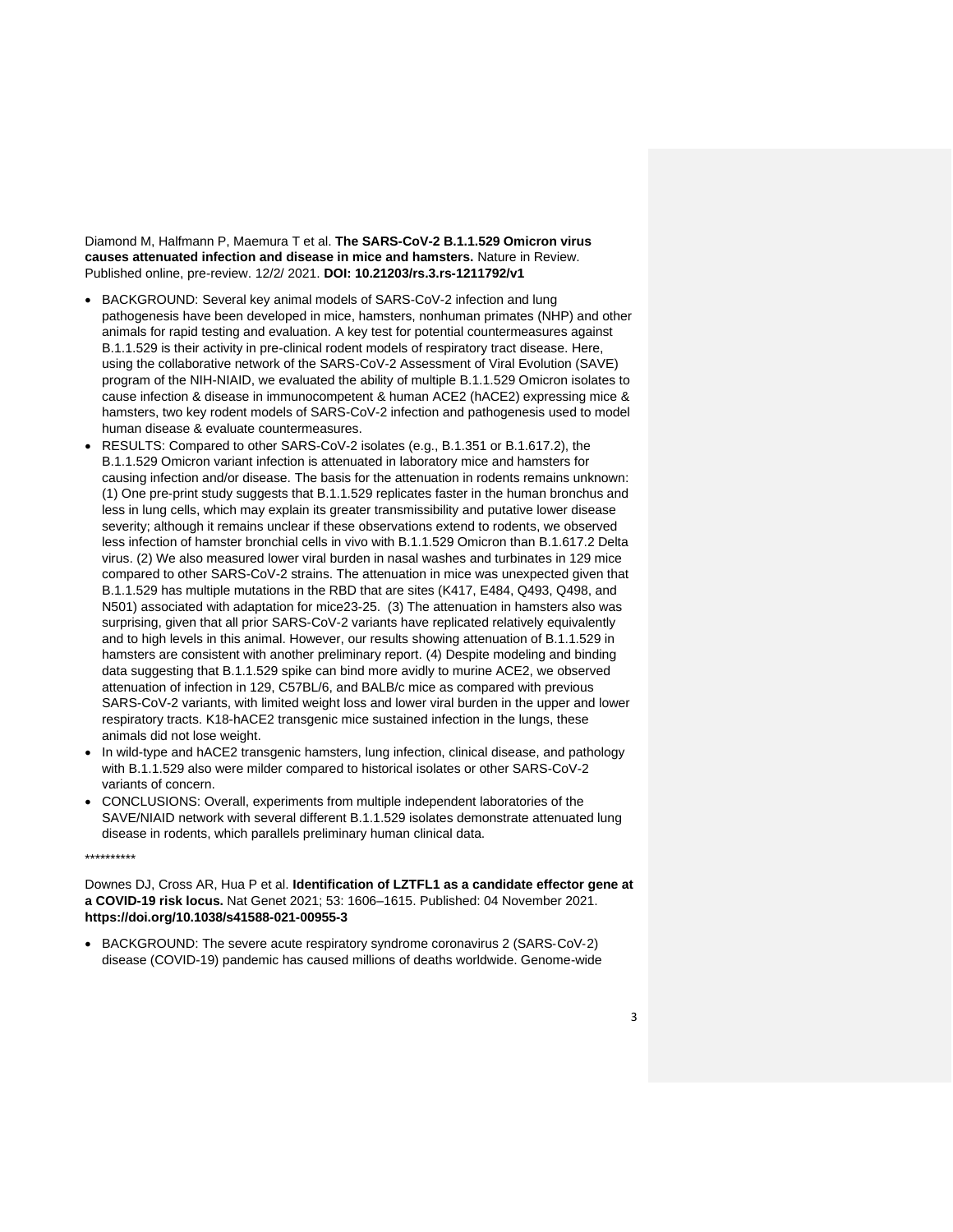association studies identified the 3p21.31 region as conferring a twofold increased risk of respiratory failure.

- STUDY DESIGN: This study uses a combined multiomics and machine learning approach to identify the gain-of-function risk A allele of a SNP, rs17713054G>A, as a probable causative variant.
- RESULTS: We show with chromosome conformation capture and gene-expression analysis that the rs17713054-affected enhancer upregulates the interacting gene, leucine zipper transcription factor like 1 (LZTFL1). Selective spatial transcriptomic analysis of lung biopsies from patients with COVID-19 shows the presence of signals associated with epithelial– mesenchymal transition (EMT), a viral response pathway that is regulated by LZTFL1. The higher risk version of the gene probably prevents the cells lining airways and the lungs from responding to the virus properly. But importantly it doesn't affect the immune system, so the researchers expect people carrying this version of the gene to respond normally to vaccines.
- CONCLUSION: We conclude that pulmonary epithelial cells undergoing EMT, rather than immune cells, are likely responsible for the 3p21.31-associated risk. Since the 3p21.31 effect is conferred by a gain-of-function, LZTFL1 may represent a therapeutic target.

### \*\*\*\*\*\*\*\*\*

Soria ME, Corton M, Martinez-Gonalez B et al. **High SARS-CoV-2 viral load is associated with a worse clinical outcome of COVID-19 disease.** Access Microbiology 2021; 3:000259 **DOI 10.1099/acmi.0.000259**

- BACKGROUND: COVID-19 severity and progression are determined by several host and virological factors. This study was designed to determine a possible association between viral load, obtained from nasopharyngeal swabs, and the severity of COVID-19 infection.
- STUDY DESIGN: in a cohort of 448 SARS-CoV-2-infected patients from a hospital in Madrid during the first outbreak of the pandemic in Spain, we clinically classified patients as mild, moderate and severe COVID-19 according to clinical parameters including hospitalization requirement, need of O2 therapy, ICU admission &/or death. Also, viral load (Ct values) were determined using SARS-CoV-2-specific oligonucleotides directed to ORF1ab.
- RESULTS: Mean Ct values for mild, moderate & severe COVID-19 pts were 35.75±0.45, 32.69±0.37 and 29.58±0.70, respectively. Univariate analysis showed statistically significant differences among viral load values by infection severity (P<0.0001; ANOVA test). High viral load was associated with worse clinical prognosis, independent of previously identified risk factors including age, sex, hypertension, CVD, diabetes, obesity & lung disease.
- CONCLUSION: The data presented here reinforce viral load as a potential biomarker for predicting disease severity in SARS-CoV-2-infected patients. It is also an important parameter in viral evolution since it relates to the numbers and types of variant genomes present in a viral population, a potential determinant of disease progression.

\*\*\*\*\*\*\*\*\*\*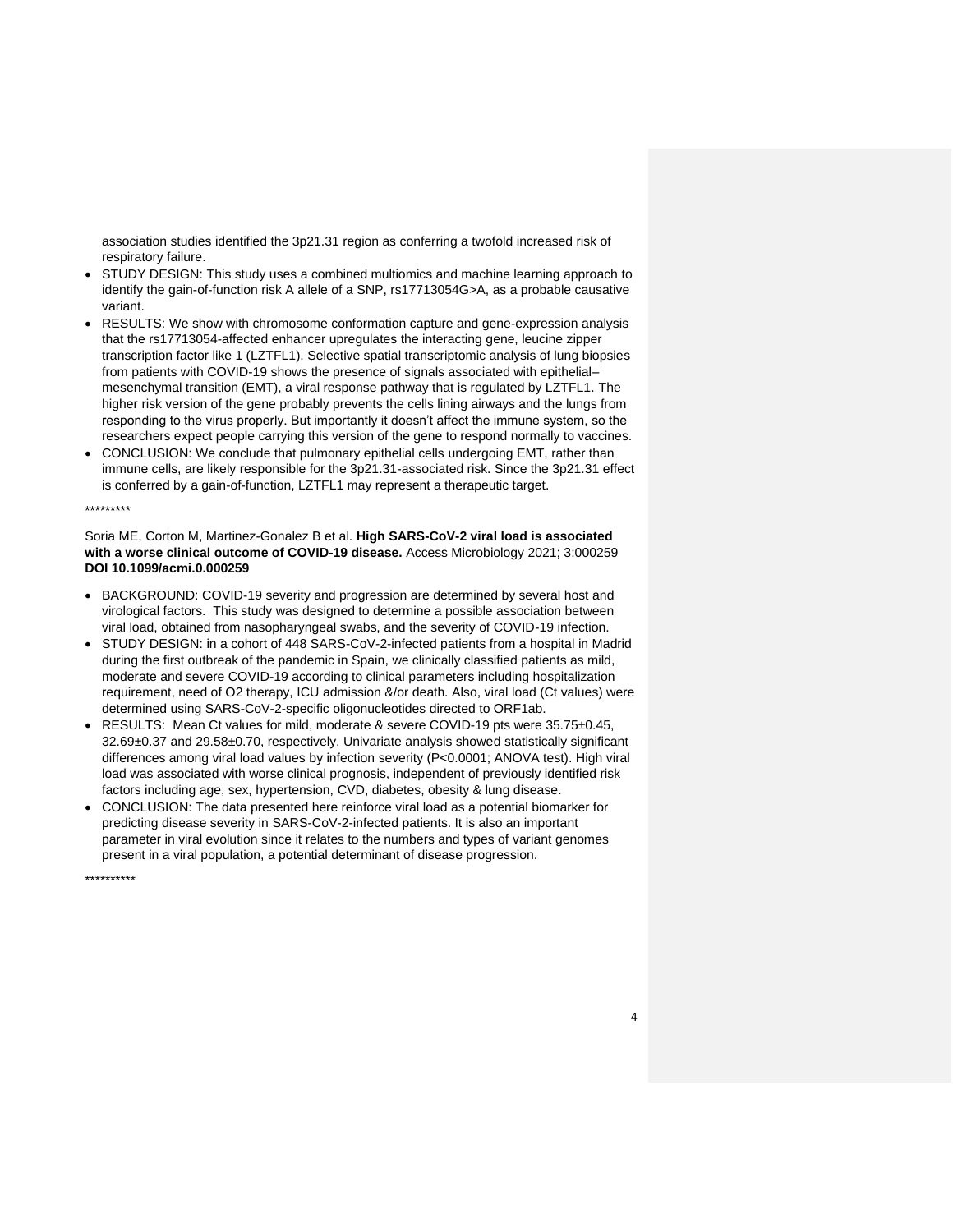## **THE DISEASE**

Maslo C, Friedland R, Toublin M et al. **Characteristics and Outcomes of Hospitalized Patients in South Africa During the COVID-19 Omicron Wave Compared with Previous Waves.** JAMA 2021. Published online December 30, 2021. **doi:10.1001/jama.2021.24868**

- BACKGROUND: South Africa has experienced 3 COVID-19 waves: (1) 6-8/2020 (ancestral variant); (2) 11/2020 – 1/2021 (Beta); (3) 5-9/2021 (Delta). Cases again started to increase beginning November 15, 2021, coinciding with the identification of Omicron; as of December 7, 26% community positivity rates with Omicron were reached.
- We assessed hospitalized patients with a positive SARS-CoV-2 test result during the fourth COVID-19 wave compared with previous waves using pt data from Netcare, a private health care group of 49 acute care hospitals (>10 000 beds) across South Africa during the 4<sup>th</sup> period when 26% positivity rates were reached in the previous waves and compared them with 11/15 to 12/7, 2021.
- RESULTS: The number of pts treated in the hospitals during the same early period of each wave differed (2351 in wave 4 vs maximum 6342 in wave 3); 68-69% of pts presenting to the ED with a positive COVID-19 result were admitted to the hospital in the first 3 waves vs 41.3% in wave 4. Pts hospitalized during wave 4 were younger (median age, 36 yrs vs maximum 59 yrs in wave 3; P < .001) with a higher proportion of females. Significantly fewer patients with comorbidities were admitted in wave 4, and the proportion presenting with an acute respiratory condition was lower (31.6% in wave 4 vs maximum 91.2% in wave 3, P < .001). Of 971 patients admitted in wave 4, 24.2% were vaccinated, 66.4% were unvaccinated, and vaccination status was unknown for 9.4%.
- The proportion of patients requiring oxygen therapy significantly decreased (17.6% in wave 4 vs 74% in wave 3, P < .001) as did the percentage receiving mechanical ventilation. Admission to ICU was 18.5% in wave 4 vs 29.9% in wave 3 (P < .001).
- The median LOS (7-8 days in previous waves) decreased to 3 days in wave 4. **The death rate was between 19.7% in wave 1 and 29.1% in wave 3 and decreased to 2.7% in wave 4.**
- CONCLUSION: Further research is needed to determine if the differences between waves are affected by preexisting acquired or natural immunity or if Omicron may be less pathogenic than previous variant.

\*\*\*\*\*\*\*\*\*\*

Denson JL, Gillet AS, Brown M et al. **Metabolic Syndrome and Acute Respiratory Distress Syndrome in Hospitalized Patients With COVID-19.** JAMA Netw Open 2021; 4(12):e2140568. **doi:10.1001/jamanetworkopen.2021.40568**

- To determine whether metabolic syndrome is associated with an increased risk of ARDS and death from COVID-19, data from the Critical Care Medicine Discovery Viral Respiratory Illness Universal Study collected from 181 hospitals across 26 countries from February 15, 2020, to February 18, 2021 were assessed. Outcomes were compared between pts with metabolic syndrome (defined as ≥3 of the following criteria: obesity, prediabetes or diabetes, hypertension, and dyslipidemia) and a control population without metabolic syndrome.
- RESULTS: Among 46 441 pts hospitalized with COVID-19, a total of 5069 pts (17.5%) with metabolic syndrome were compared with 23 971 control patients (82.5%) without metabolic syndrome. In adjusted analyses, metabolic syndrome was associated with increased risk of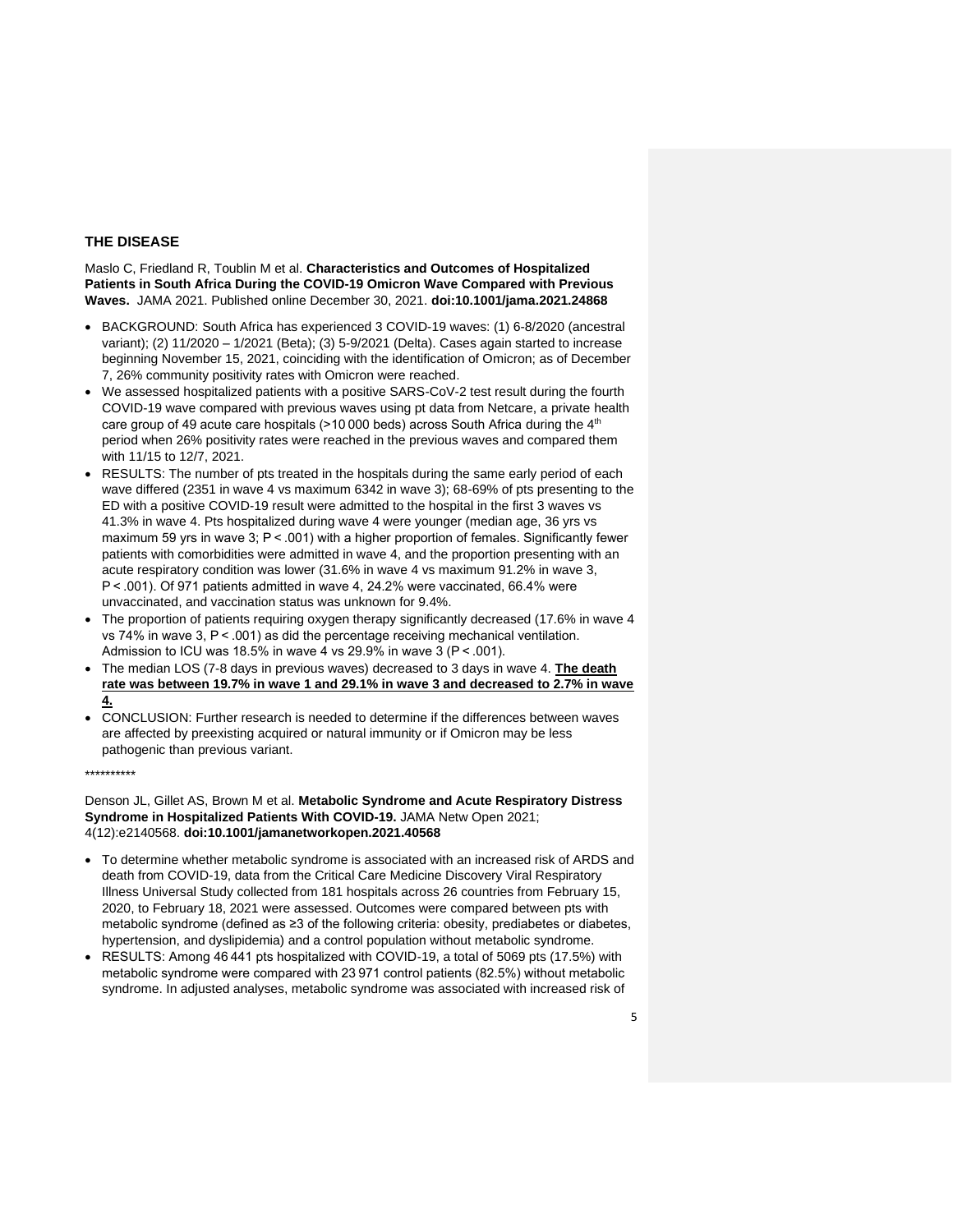ICU admission (adjusted OR 1.32 [95% CI, 1.14-1.53]), invasive mechanical ventilation (OR 1.45 [95% CI, 1.28-1.65]), ARDS (OR 1.36 [95% CI, 1.12-1.66]), mortality (OR, 1.19 [95% CI, 1.08-1.31]) and prolonged hospital LOS (median [IQR], 8.0 [4.2-15.8] days vs 6.8 [3.4-13.0] days; P < .001) & ICU LOS (median [IQR], 7.0 [2.8-15.0] days vs 6.4 [2.7-13.0] days;  $P < .001$ ).

- Each additional metabolic syndrome criterion was associated with increased risk of ARDS in an additive fashion (1 criterion: 1147 patients with ARDS [10.4%]; P = .83; 2 criteria: 1191 patients with ARDS [15.3%]; P < .001; 3 criteria: 817 patients with ARDS [19.3%]; P < .001; 4 criteria: 203 patients with ARDS [24.3%]; P < .001).
- CONCLUSIONS: These findings suggest that metabolic syndrome was associated with increased risks of ARDS and death in patients hospitalized with COVID-19. The association with ARDS was cumulative for each metabolic syndrome criteria present.

\*\*\*\*\*\*\*\*\*\*

Lo Vecchio A, Garazzino S, Smarrazzo A et al. **Factors Associated with Severe Gastrointestinal Diagnoses in Children With SARS-CoV-2 Infection or Multisystem Inflammatory Syndrome.** JAMA Netw Open 2021; 4(12):e2139974. **doi:10.1001/jamanetworkopen.2021.39974**

- To describe the clinical, radiological, and histopathologic characteristics of children with COVID-19 presenting with severe GI manifestations to identify factors associated with a severe outcome, a multicenter retrospective cohort study (2/25/2020 – 1/20/2021) enrolled inpatient and outpatient children (aged <18 years) with acute SARS-CoV-2 infection, confirmed by positive RT-PCR or fulfilling the US CDC criteria for MIS-C. The study was conducted by pediatricians working in primary care or hospitals in Italy participating in the COVID-19 Registry of the Italian Society of Pediatric Infectious Diseases
- RESULTS: Overall, 685 children (386 boys [56.4%]; median age, 7.3 [IQR, 1.6-12.4] years) were included. Of these children, 628 (91.7%) were diagnosed with acute SARS-CoV-2 infection and 57 (8.3%) with MIS-C. The presence of GI symptoms was associated with a higher chance of hospitalization (OR, 2.64; 95% CI, 1.89-3.69) & ICU admission (OR, 3.90; 95% CI, 1.98–7.68). Overall, 65 children (9.5%) showed severe GI involvement, including disseminated adeno-mesenteritis (39.6%), appendicitis (33.5%), abdominal fluid collection (21.3%), pancreatitis (6.9%), or intussusception (4.6%); 27/65 (41.5%) underwent surgery. Severe GI manifestations were associated with older age (5-10 years: OR, 8.33; 95% CI, 2.62-26.5; >10 years: OR, 6.37; 95% CI, 2.12-19.1, compared with preschool-age), abdominal pain (adjusted OR [aOR], 34.5; 95% CI, 10.1-118), lymphopenia (aOR, 8.93; 95% CI, 3.03-26.3), or MIS-C (aOR, 6.28; 95% CI, 1.92-20.5). Diarrhea was associated with a higher chance of adenomesenteritis (aOR, 3.13; 95% CI, 1.08-9.12) or abdominal fluid collection (aOR, 3.22; 95% CI, 1.03-10.0).
- CONCLUSIONS: In this multicenter cohort study of Italian children with SARS-CoV-2 infection or MIS-C, 9.5% had severe GI involvement, most frequently associated with MIS-C. Prompt identification may improve the management of these serious complications.

#### \*\*\*\*\*\*\*\*\*\*

**SARS-CoV-2 variants of concern and variants under investigation in England. Technical briefing: Update on hospitalization and vaccine effectiveness for Omicron VOC-21NOV-01 (B.1.1.529**). UK Health Security Agency. 31 December 2021.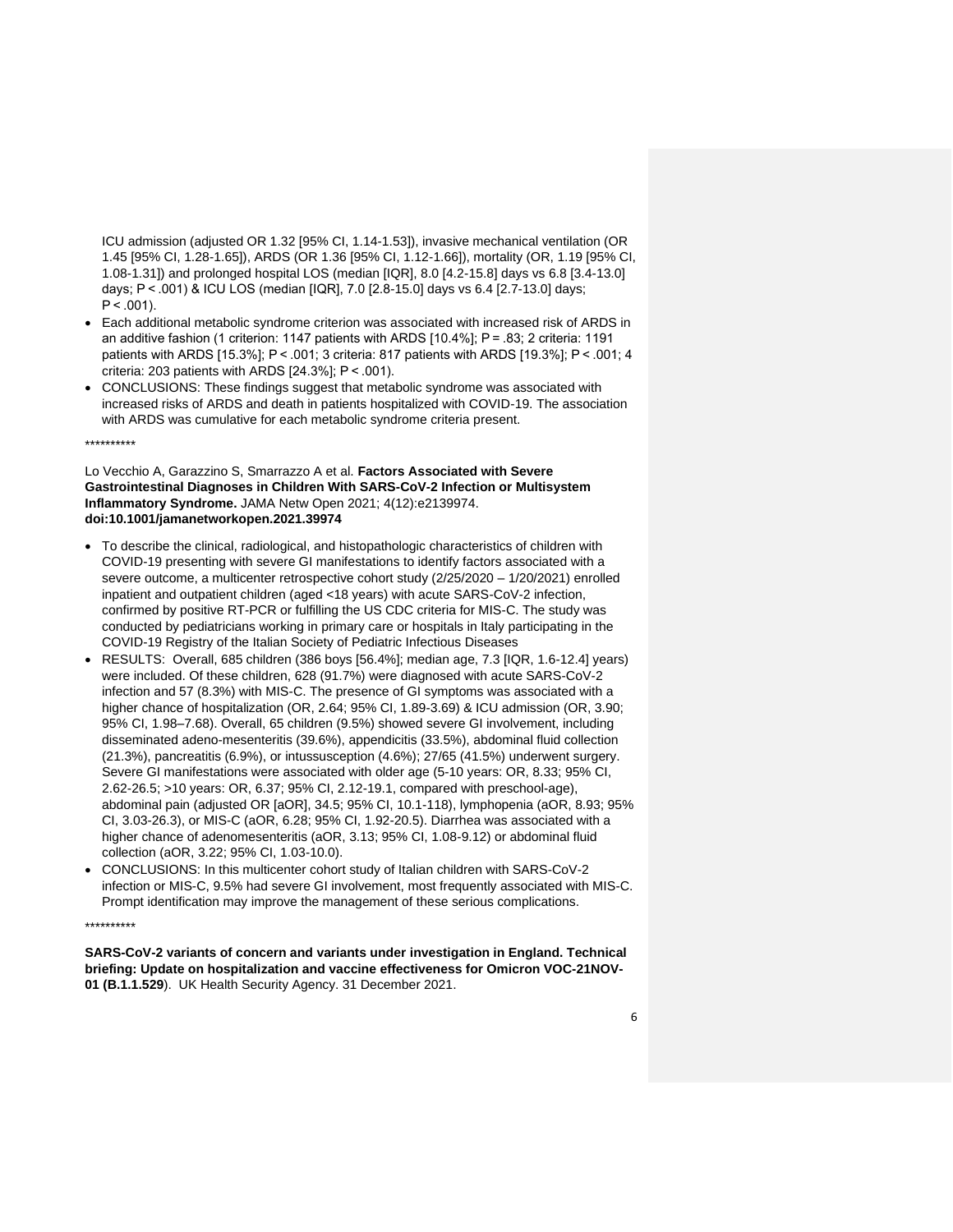- The British Health Security Agency analyzed 528,176 Omicron cases and 573,012 Delta cases between Nov. 22 and Dec. 26 to assess the risk of hospitalization in England. The researchers included all cases diagnosed in the community and then assessed the risk of general admission to the hospital or admission through emergency care.
- RESULTS: The risk of presentation to emergency care or hospital admission with Omicron was approximately half of that for Delta (Hazard Ratio 0.53, 95% CI: 0.50 to 0.57).
- The risk of hospital admission from emergency departments with Omicron was approximately one-third of that for Delta (Hazard Ratio 0.33, 95% CI: 0.30 to 0.37).
- The risk of hospitalization was lower for Omicron cases after 2 and 3 doses of vaccine, with an 81% (77 to 85%) reduction in risk of hospitalization after 3 doses compared to unvaccinated Omicron cases.

\*\*\*\*\*\*\*\*\*\*

D'Agnillo F, Walters KA, Yong LX et al. **Lung epithelial and endothelial damage, loss of tissue repair, inhibition of fibrinolysis, and cellular senescence in fatal COVID-19.** Science Translational Medicine 14 Oct 2021: 13, Issue 620. **DOI: 10.1126/scitranslmed.abj7790**

- BACKGROUND: The pathological mechanisms underlying COVID-19 respiratory distress and the interplay with aggravating risk factors have not been fully defined. To evaluate this, lung autopsy samples from 18 patients with fatal COVID-19 were examined.
- All autopsied individuals died between March and July 2020, within 3 to 47 days of symptom onset; they were also diagnosed with at least 1 high-risk factor associated with severe COVID-19. Antemortem plasma samples from 6 of these cases were also evaluated using deep sequencing of SARS-CoV-2 RNA, multiplex plasma protein measurements, and pulmonary gene expression and imaging analyses.
- FINDINGS: Prominent histopathological features in this case series included progressive diffuse alveolar damage with excessive thrombosis and late-onset pulmonary tissue and vascular remodeling.
- Acute damage at the alveolar-capillary barrier was characterized by the loss of surfactant protein expression with injury to alveolar epithelial cells, endothelial cells, respiratory epithelial basal cells, and defective tissue repair processes.
- SARS-CoV-2 infected respiratory epithelial cells—which aid in generating and repairing lung tissue—via a different process than influenza. Fatal influenza often results from secondary bacterial co-pathogenesis, while fatal COVID-19, produces pulmonary damage & associated immune responses so severe that coinfection is unnecessary for the disease to become deadly.
- Individuals who died more than 20 days following initial COVID-19 symptoms exhibited high levels of pulmonary fibrosis. Furthermore, several individuals had widespread thrombosis, and all had diffuse alveolar damage.
- Other key findings included impaired clot fibrinolysis with increased concentrations of plasma and lung plasminogen activator inhibitor-1 and modulation of cellular senescence markers, including p21 and sirtuin-1, in both lung epithelial and endothelial cells.
- SUMMARY: Together, these findings further define the molecular pathological features underlying the pulmonary response to SARS-CoV-2 infection and provide insights into signaling pathways that may be amenable to therapeutic intervention.

\*\*\*\*\*\*\*\*\*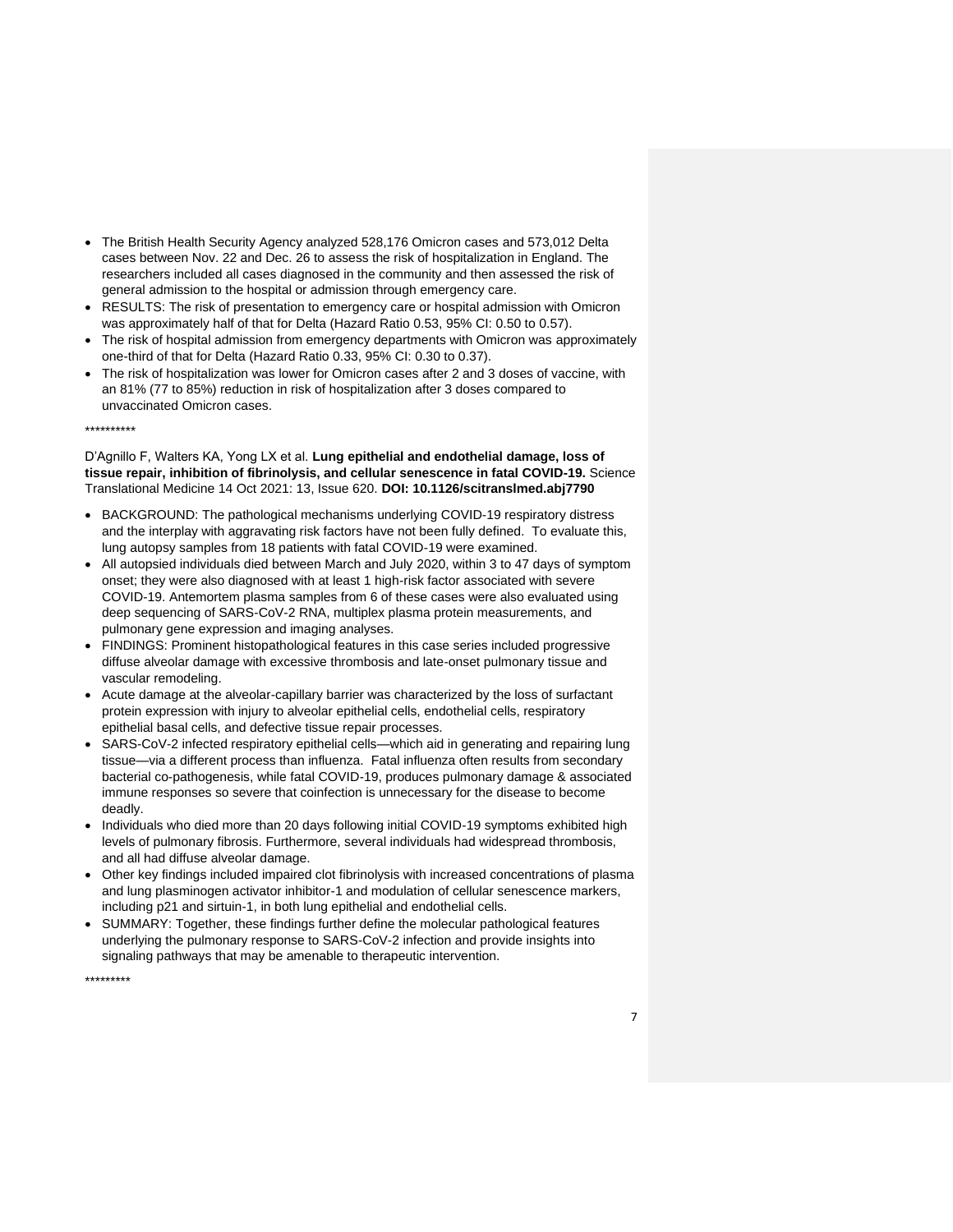Wanga V, Gerdes ME, Shi DS, et al. **Characteristics and Clinical Outcomes of Children and Adolescents Aged <18 Years Hospitalized with COVID-19 — Six Hospitals, United States, July–August 2021**. MMWR Morb Mortal Wkly Rep 2021;70:1766–1772. DOI: **<http://dx.doi.org/10.15585/mmwr.mm705152a3>**

- BACKGROUND: During 6/2021, the highly transmissible B.1.617.2 (Delta) variant of SARS-CoV-2, became the predominant circulating strain in the US. Pediatric COVID-19–related hospitalizations increased during 7-8/2021 following emergence of the Delta variant and peaked in 9/2021. CDC partnered with 6 children's hospitals to review medical record data for patients aged <18 yrs with COVID-19–related hospitalizations during 7-8/2021.
- RESULTS: Among 915 pts identified, 713 (77.9%) were hospitalized for COVID-19 as the primary or contributing reason for hospitalization, 177 (19.3%) had incidental positive SARS-CoV-2 test results (asymptomatic or mild infection unrelated to the reason for hospitalization), and 25 (2.7%) had multisystem inflammatory syndrome in children (MIS-C).
- Among 713 hospitalized pts, 24.7% were <1 yr, 17.1% were 1–4 yrs, 20.1% were 5–11 yrs, and 38.1% were 12–17 yrs. Approximately two thirds of pts (67.5%) had one or more underlying medical conditions, with obesity being the most common (32.4%); among pts aged 12–17 yrs, 61.4% had obesity. Among hospitalized COVID-19 pts, 15.8% had a viral coinfection (66.4% with RSV infection). Approximately one half (54.0%) of hospitalized pts received O2 support, 29.5% were admitted to the ICU and 1.5% died; of those requiring respiratory support, 14.5% required invasive mechanical ventilation. Approximately 1/3 (33.9%) of hospitalized COVID-19 pts <5 yrs had viral coinfection.
- A higher percentage of pts hospitalized for COVID-19 with any underlying condition were admitted to the ICU (34.7%) compared with those without (18.5%) (p<0.001). Duration of hospitalization was longer for pts with obesity (median =  $4$  days  $[IQR = 2.0 - 7.5$  days]) than for those without obesity (median = 2 days  $|IQR = 1.0 - 5.0$  days]) (p<0.001). 41.1% of obese pts were admitted to ICU vs 23.9% of non-obese pts (p<0.001). A higher proportion of pts with viral coinfection required O2 support (69.0%) compared with those without viral coinfection (51.2%) (p<0.001).
- Among 272 vaccine-eligible (aged 12–17 yrs) pts hospitalized for COVID-19, one (0.4%) was fully vaccinated and 12 (4.4%) were partially vaccinated with an mRNA COVID-19 vaccine.
- SUMMARY: In 6 U.S. hospitals during July–August, 2021, ~3/4 of pediatric pts with COVID-19–related hospitalizations were hospitalized for acute COVID-19. The majority were Black or Hispanic & were <5 or 12–17 yrs. One third of pts < 4 yrs had a viral coinfection, ~1/3 of pts aged 5–11 yrs & ~2/3 of pts aged 12–17 yrs had obesity. 54.0% of hospitalized pts received O2 support, 29.5% were admitted to ICU & 1.5% died. **Less than 1% of vaccineeligible pts were fully vaccinated against COVID-19.**

\*\*\*\*\*\*\*\*\*\*

Patone, M., Mei, X.W., Handunnetthi, L. et al. **Risks of myocarditis, pericarditis, and cardiac arrhythmias associated with COVID-19 vaccination or SARS-CoV-2 infection.** Nat Med (2021). **<https://doi.org/10.1038/s41591-021-01630-0>**

• BACKGROUND: Although myocarditis and pericarditis were not observed as adverse events in coronavirus disease 2019 (COVID-19) vaccine trials, there have been numerous reports of suspected cases following vaccination in the general population.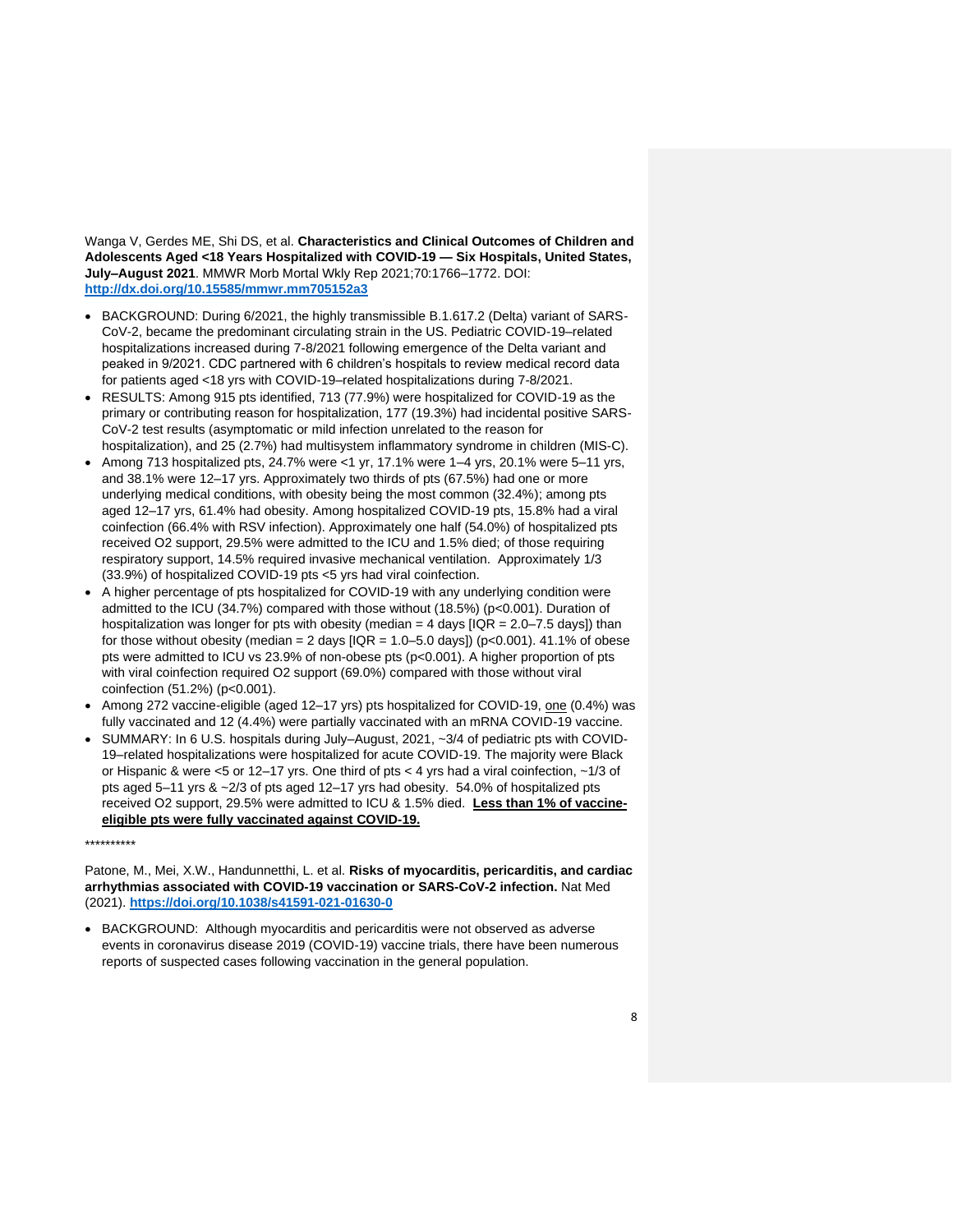- STUDY DESIGN: To evaluate this, we undertook a self-controlled case series study of people aged >/=16 yrs vaccinated for COVID-19 in England between 1/12/2020 and 8/24/2021 to investigate hospital admission or death from myocarditis, pericarditis and cardiac arrhythmias in the 1–28 days following adenovirus (ChAdOx1, n = 20,615,911) or messenger RNA-based (BNT162b2, n = 16,993,389; mRNA-1273, n = 1,006,191) vaccines or a SARS-CoV-2 positive test (n = 3,028,867).
- RESULTS: The risk of myocarditis was rare but increased with all 3 types of the vaccines: two extra myocarditis events with adenovirus (ChAdOx1) vaccine, one event with BNT162b2 mRNA vaccine and six events with mRNA-1273 vaccine after the first dose; and an extra 10 myocarditis events after a second dose of mRNA-1273 per 1 million vaccinated. In comparison, SARS-CoV-2 positivity was associated with a markedly higher risk of myocarditis (extra 40 myocarditis events per 1 million patients following SARS-CoV-2 positive test), pericarditis and cardiac arrhythmias. The risk of myocarditis was higher with mRNA-1273 vaccine following the 2nd dose when compared with other vaccines. Risk of myocarditis was higher in persons <40 yrs.
- CONCLUSIONS: There is a small increased risk of myocarditis after vaccines against SARS-CoV2 infection with mRNA based & adenovirus COVID-19 vaccines. The risk associated with vaccination was significantly lower than the risk associated with the COVID-19 infection itself.

#### \*\*\*\*\*\*\*\*\*\*

Suh YJ, Hong H, Ohana M et al. **Pulmonary Embolism and Deep Vein Thrombosis in COVID-19: A Systematic Review and Meta-Analysis.** Radiology 2021; 298:E70–E80. **[https://doi.org/10.1148/radiol.2020203557.](https://doi.org/10.1148/radiol.2020203557)**

- BACKGROUND: The association of pulmonary embolism (PE) with deep vein thrombosis (DVT) in patients with coronavirus disease 2019 (COVID-19) remains unclear, and the diagnostic accuracy of D-dimer tests for PE is unknown.
- PURPOSE: To conduct meta-analysis of the study-level incidence of PE and DVT and to evaluate the diagnostic accuracy of D-dimer tests for PE from multicenter individual patient data, a systematic literature search identified studies evaluating the incidence of PE or DVT in patients with COVID-19 from January 1, 2020, to June 15, 2020. Outcomes were pooled using a random-effects model and were further evaluated using meta-regression analysis. The diagnostic accuracy of D-dimer tests for PE was estimated on the basis of individual patient data using the summary receiver operating characteristic curve.
- RESULTS: Twenty-seven studies with 3342 patients with COVID-19 were included in the analysis. The pooled incidence rates of PE and DVT were  $16.5\%$  (95% CI: 11.6, 22.9; I2 = 0.93) and 14.8% (95% CI: 8.5, 24.5; I2= 0.94), respectively. PE was more frequently found in patients admitted to the ICU (24.7% [95% CI: 18.6, 32.1] vs 10.5% [95% CI:5.1, 20.2] in those not admitted to ICU) and in studies with universal screening using CT pulmonary angiography. DVT was present in 42.4% of patients with PE. D-dimer tests had an area under the receiver operating characteristic curve of 0.737 for PE, and D-dimer levels of 500 and 1000 mg/L showed high sensitivity (96% and 91%, respectively) but low specificity (10% and 24%, respectively).
- CONCLUSION: Pulmonary embolism (PE) and deep vein thrombosis (DVT) occurred in 16.5% and 14.8% of patients with COVID-19, respectively, and more than half of patients with PE lacked DVT. The cutoffs of D-dimer levels used to exclude PE in preexisting guidelines seem applicable to patients with COVID-19.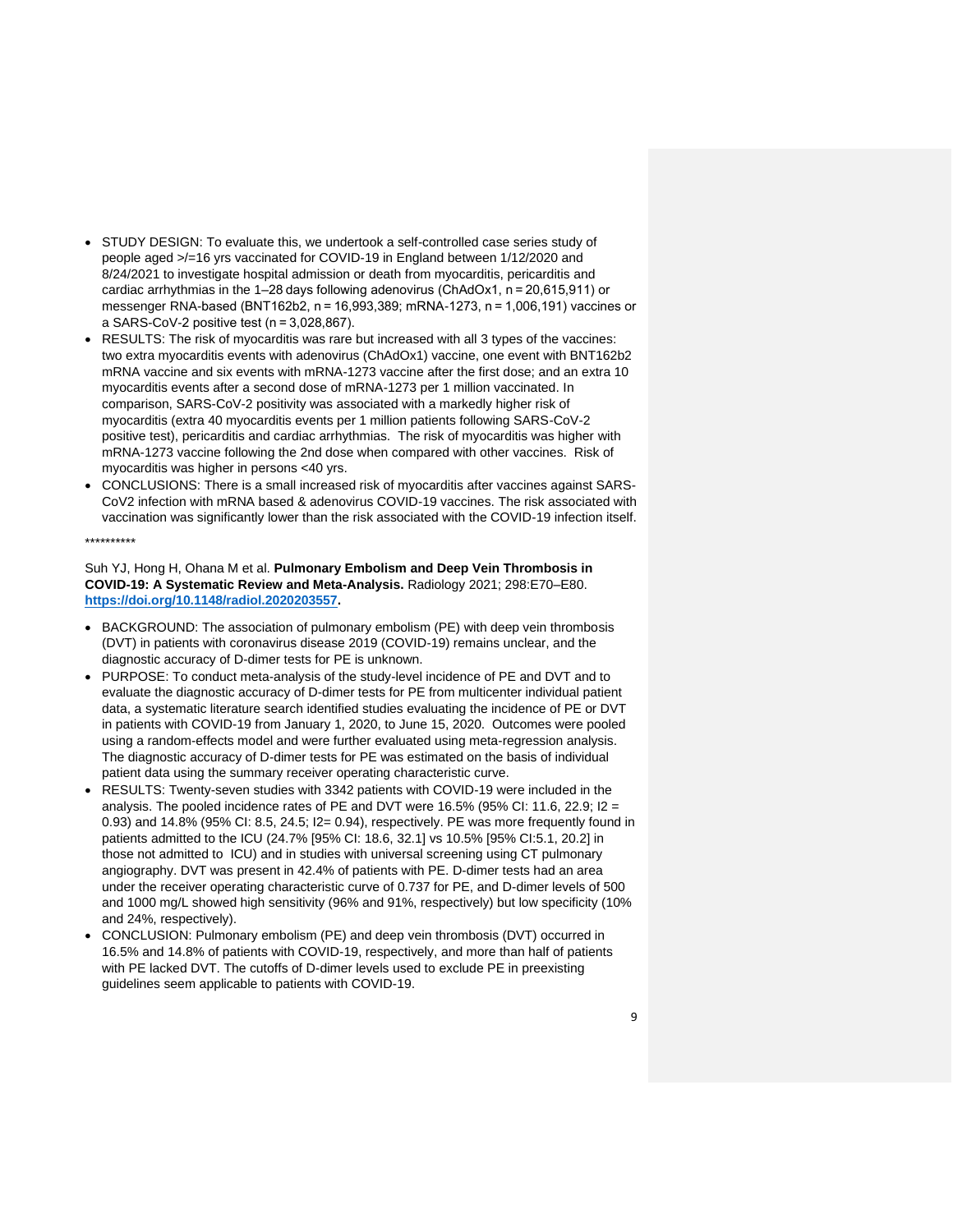# **EPIDEMIOLOGY**

Hagan LM, et al. **Outbreak of SARS-CoV-2 B.1.617.2 (Delta) variant infections among incarcerated persons in a federal prison -- Texas, July-August 2021.** MMWR 2021; Published September 21, 2021.

- Hagan and colleagues examined data from an outbreak at a federal prison involving 233 inmates in two housing units in July 2021. On July 8, 3 inmates reported symptoms such as nasal inflammation, cough, headache, myalgia, and rhinorrhea, but were not tested for SARS-CoV-2. On July 12, 18 inmates, including the prior three who reported symptoms, were symptomatic and tested with rapid antigen tests. Eleven of 18 were fully vaccinated. From July 12 to August 14, all 233 inmates with reported or known exposures were given rapid antigen testing, and some were tested via rapid testing and RT-PCR. A subset of 70 people provided symptom data through questionnaires, and daily nasal swabs for up to 20 days.
- RESULTS: Overall, 79% of the 233 inmates were fully vaccinated, and almost three-quarters of all inmates tested positive for SARS-CoV-2. Among 58 specimens undergoing genomic sequencing, all were from the Delta variant.
- Thirty-nine of 42 unvaccinated inmates tested positive (93%) versus 129 of 185 vaccinated inmates (70%; P=0.002). Among fully vaccinated seronegative people, attack rates were significantly higher among those who received Pfizer versus the Moderna vaccine (85% vs 54%, P<0.001). But 76% of fully vaccinated inmates who received the Pfizer/BioNTech vaccine were vaccinated at least 4 months prior to the outbreak, while all the fully vaccinated Moderna recipients were vaccinated within 4 months of the outbreak.
- Three of four of those hospitalized were unvaccinated, and one unvaccinated person required ICU care, including mechanical ventilation, and ultimately died.
- CONCLUSIONS: The high number of infections in vaccinated persons and presence of infectious virus in specimens from both unvaccinated and vaccinated infected persons underscore the importance of implementing and maintaining multiple COVID-19 prevention strategies in settings where physical distancing is challenging, even when vaccination coverage is high.

\*\*\*\*\*\*\*\*\*\*

Semenzato L, Botton J, Drouin J et al. **Chronic diseases, health conditions and risk of COVID-19-related hospitalization and in-hospital mortality during the first wave of the epidemic in France: a cohort study of 66 million people.** The Lancet Regional Health - Europe 8 (2021) 100158. **[https://doi.org/10.1016/j.lanepe.2021.100158.](https://doi.org/10.1016/j.lanepe.2021.100158)**

- To assess conditions associated with increased risk with COVID-19 infection, a French cohort was constituted comprising all people alive on February 15, 2020. Data were censored at 15 June 2020 for COVID-19-related hospitalization and at 15 July 2020 for death for patients still hospitalized for COVID-19 on 15 June 2020.
- Cox proportional hazards models were used to estimate hazard ratios (HR) for the associations between 47 potential comorbidities and the risk of COVID-19-related hospitalization or death.

**Field Code Changed**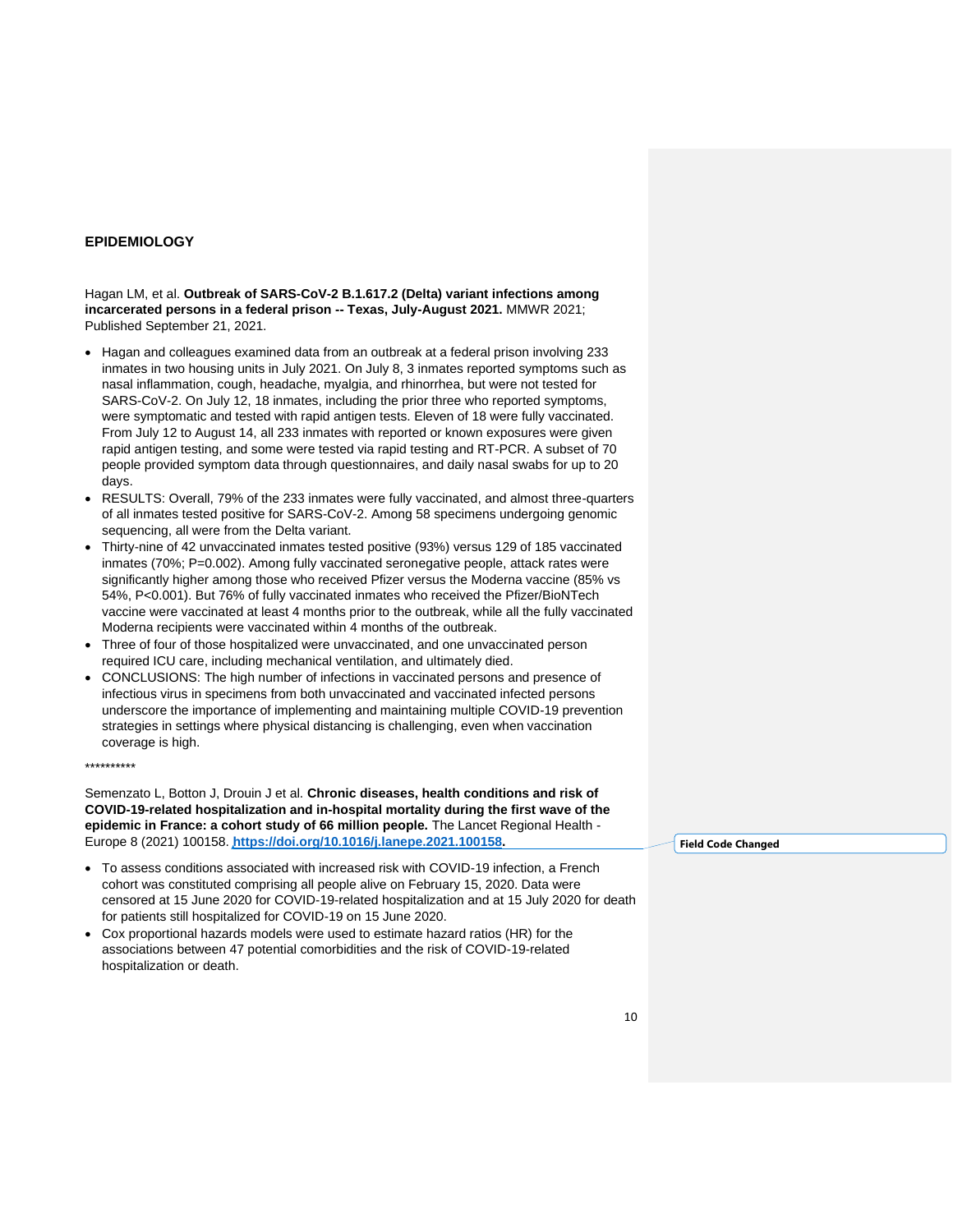- RESULTS: In a population of 66,050,090 people, 87,809 people (134 per 100,000) were hospitalized for COVID-19 between February 15, 2020 and June 15, 2020 and a subgroup of 15,661 people (24 per 100,000) died in hospital.
- A much higher risk was observed with increasing age, reaching a risk of hospitalization for COVID-19 > 5 fold higher and a risk of COVID-19-related in-hospital mortality >100-fold higher in people aged >85 years (absolute risks of 750 and 268 per 100,000, respectively) vs. people aged 40-44 yrs.
- Men were at higher risk of COVID-19-related hospitalization aHR 1·38 [1·36-1·40]) and COVID-19-related in-hospital mortality (aHR 2·08 [2·01-2·16]) compared to women.
- All chronic health conditions except dyslipidemia were positively associated with an increased risk of COVID-19-related hospitalization and in-hospital mortality.
- The strongest associations for COVID-19-related hospitalization and in-hospital mortality were observed in people with Down syndrome (7·0 [6·1-8·1] and 22·9 [17·1-30·7]), mental retardation (3·8 [3·5-4·2] and 7·3 [6·1-8·8]), kidney transplantation (4·6 [4·2-5·0] and 7·1 [6·0-8·4]), lung transplantation (3·5 [2·4-5·3] and 6·2 [2·8-14·0]) ESRD on dialysis (4·2 [3·9- 4·4] and 4·7 [4·2-5·2]) and active lung cancer (2·6 [2·4-2·8] and 4·0 [3·5-4·6]).

# \*\*\*\*\*\*\*\*\*\*

Pulliam JR, van Schalkwyk C, Govender N et al. **Increased risk of SARS-CoV-2 reinfection associated with emergence of the Omicron variant in South Africa.** medRxiv Dec 3, 2021. **doi: https://doi.org/10.1101/2021.11.11.21266068**

- OBJECTIVE: To examine whether SARS-CoV-2 reinfection risk has changed through time in South Africa, in the context of the emergence of the Beta, Delta, and Omicron variants
- DESIGN: Retrospective analysis of routine epidemiological surveillance data on SARS-CoV-2 with specimen receipt dates between 04 March 2020 and 27 November 2021, collected through South Africa's National Notifiable Medical Conditions Surveillance System.
- PARTICIPANTS: 2,796,982 individuals with laboratory-confirmed SARS-CoV-2 who had a positive test result at least 90 days prior to 27 November 2021. Individuals having sequential positive tests at least 90 days apart were considered to have suspected reinfections.
- OUTCOME MEASURES: Incidence of suspected reinfections through time.
- RESULTS: 35,670 suspected reinfections were identified among 2,796,982 individuals with laboratory-confirmed SARS-CoV-2. Although increases in the hazard of primary infection were observed following the introduction of both the Beta and Delta variants, no corresponding increase was observed in the reinfection hazard: the estimated HR for reinfection versus primary infection was lower during waves driven by the Beta & Delta variants than for the first wave (relative HR for wave 2 versus wave 1: 0.75 (CI95: 0.59-0.97); for wave 3 versus wave 1:0.71 (CI95: 0.56-0.92).
- In contrast, the recent spread of the Omicron variant has been associated with a decrease in the hazard of primary infection and an increase in reinfection hazard. The estimated HR for reinfection vs primary infection for the period from 1/11/ 2021 to 27/11/2021 vs wave 1 was 2.39 (CI95: 1.88-3.11).
- CONCLUSION: Population-level evidence suggests that the Omicron variant is associated with substantial ability to evade immunity from prior infection. In contrast, there is no population-wide epidemiological evidence of immune escape associated with the Beta or Delta variants. Urgent questions remain regarding whether Omicron is also able to evade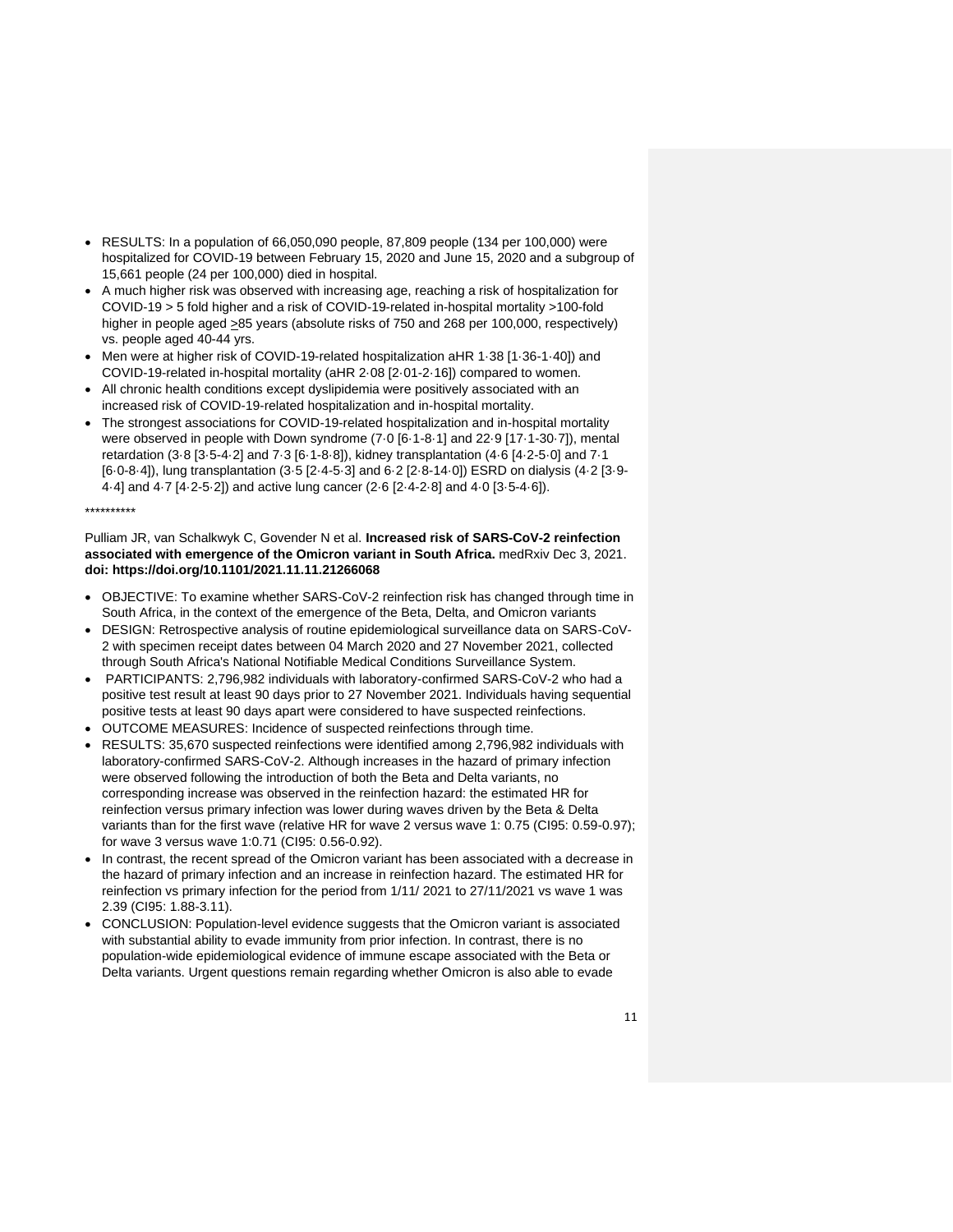vaccine-induced immunity & the implications of reduced immunity to infection on protection against severe disease and death.

\*\*\*\*\*\*\*\*\*\*

Starke KR, Reissig D, Petereit-Haack G et al. **The isolated effect of age on the risk of COVID-19 severe outcomes: a systematic review with meta-analysis.** British Med J 2021; Volume 6, Issue 12. **http://orcid.org/0000-0002-6614-2381**

- The aim of this review was to quantify the isolated effect of age on hospitalization, admission to intensive care unit (ICU), mechanical ventilation and death.
- METHODS: An umbrella review, in which Pubmed, Embase and preprint databases were searched on 10 December 2020, for relevant reviews on COVID-19 disease severity. Two independent reviewers evaluated primary studies using predefined inclusion and exclusion criteria. Results were extracted, and each study assessed for risk of bias. The isolated effect of age was estimated by meta-analysis.
- RESULTS: Seventy studies met our inclusion criteria (case mortality: n=14, in-hospital mortality: n=44, hospitalization: n=16, admission to ICU: n=12, mechanical ventilation: n=7). The risk of in-hospital and case mortality increased per age year by 5.7% and 7.4%, respectively (effect size [ES] in-hospital mortality=1.057, 95% CI 1.038 to 1.054; ES case mortality=1.074, 95% CI 1.061 to 1.087), while the risk of hospitalisation increased by 3.4% per age year (ES=1.034, 95% CI 1.021 to 1.048). No increased risk was observed for ICU admission and intubation by age year. There was no evidence of a specific age threshold at which risk accelerates considerably. The confidence of evidence was high for mortality and hospitalization.
- CONCLUSIONS: Our results show a best-possible quantification of the continuous increase in COVID-19 disease severity due to age.

\*\*\*\*\*\*\*\*\*\*

Pijls G, Iolani S, Atherley A et al. **Demographic risk factors for COVID-19 infection, severity, ICU admission and death: a meta-analysis of 59 studies.** [http://orcid.org/0000-0001-5351-](http://orcid.org/0000-0001-5351-5057) [5057](http://orcid.org/0000-0001-5351-5057)

- OBJECTIVE: We aimed to describe the associations of age and sex with the risk of COVID-19 in different severity stages ranging from infection to death via Systematic review and meta-analysis.
- RESULTS: We screened 11.550 titles and included 59 studies comprising 36.470 patients in the analyses. The methodological quality of the included papers was high (8.2 out of 9). Men had a higher risk for infection with COVID-19 than women (relative risk (RR) 1.08, 95% CI 1.03 to 1.12). When infected, they also had a higher risk for severe COVID-19 disease (RR 1.18, 95% CI 1.10 to 1.27), a higher need for intensive care (RR 1.38, 95% CI 1.09 to 1.74) and a higher risk of death (RR 1.50, 95% CI 1.18 to 1.91).
- The analyses also showed that patients aged 70 years and above have a higher infection risk (RR 1.65, 95% CI 1.50 to 1.81), a higher risk for severe COVID-19 disease (RR 2.05, 95% CI 1.27 to 3.32), a higher need for intensive care (RR 2.70, 95% CI 1.59 to 4.60) and a higher risk of death once infected (RR 3.61, 95% CI 2.70 to 4.84) compared with patients younger than 70 years.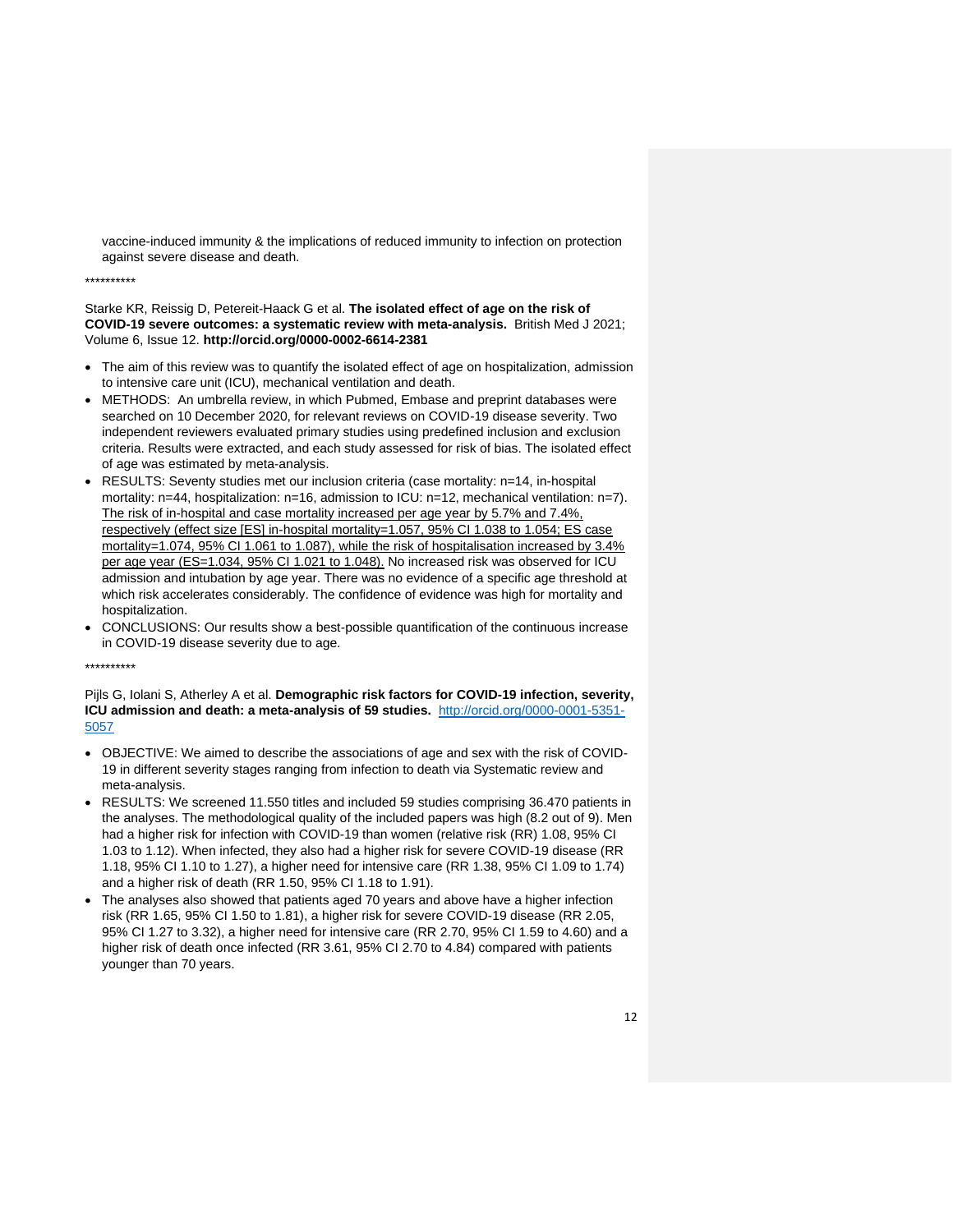• CONCLUSIONS: Meta-analyses on 59 studies comprising 36.470 patients showed that men and pts aged 70 and above have a significantly higher risk for COVID-19 infection, severe disease, ICU admission and death.

# \*\*\*\*\*\*\*\*\*\*

Ma Q, Liu J, Liu Q et al. **Global Percentage of Asymptomatic SARS-CoV-2 Infections Among the Tested Population and Individuals with Confirmed COVID-19 Diagnosis: A Systematic Review and Meta-analysis.** JAMA Netw Open. 2021; 4(12):e2137257. **doi:10.1001/jamanetworkopen.2021.37257**

- Background: Asymptomatic infections are potential sources of transmission for COVID-19. This systematic review evaluated the percentage of asymptomatic infections among individuals undergoing testing (tested population) and those with confirmed COVID-19 (confirmed population).
- METHODS: Cross-sectional studies, cohort studies, case series studies, and case series on transmission reporting the number of asymptomatic infections among the tested and confirmed COVID-19 populations that were published in Chinese or English were included.
- RESULTS: Ninety-five unique eligible studies were included, covering 29 776 306 individuals undergoing testing. The pooled percentage of asymptomatic infections among the tested population was 0.25% (95% CI, 0.23%-0.27%), higher in nursing home residents or staff (4.52% [95% CI, 4.15%-4.89%]), air or cruise travelers (2.02% [95% CI, 1.66%-2.38%]), and pregnant women (2.34% [95% CI, 1.89%-2.78%]). The pooled percentage of asymptomatic infections among the confirmed population was 40.50% (95% CI, 33.50%-47.50%), higher in pregnant women (54.11% [95% CI, 39.16%-69.05%]), air or cruise travelers (52.91% [95% CI, 36.08%-69.73%]), and nursing home residents or staff (47.53% [95% CI, 36.36%- 58.70%]).
- CONCLUSIONS & RELEVANCE: In this meta-analysis of the percentage of asymptomatic SARS-CoV-2 infections among populations tested for and with confirmed COVID-19, the pooled percentage of asymptomatic infections was 0.25% among the tested population and 40.50% among the confirmed population. The high percentage of asymptomatic infections highlights the potential transmission risk of asymptomatic infections in communities.

\*\*\*\*\*\*\*\*\*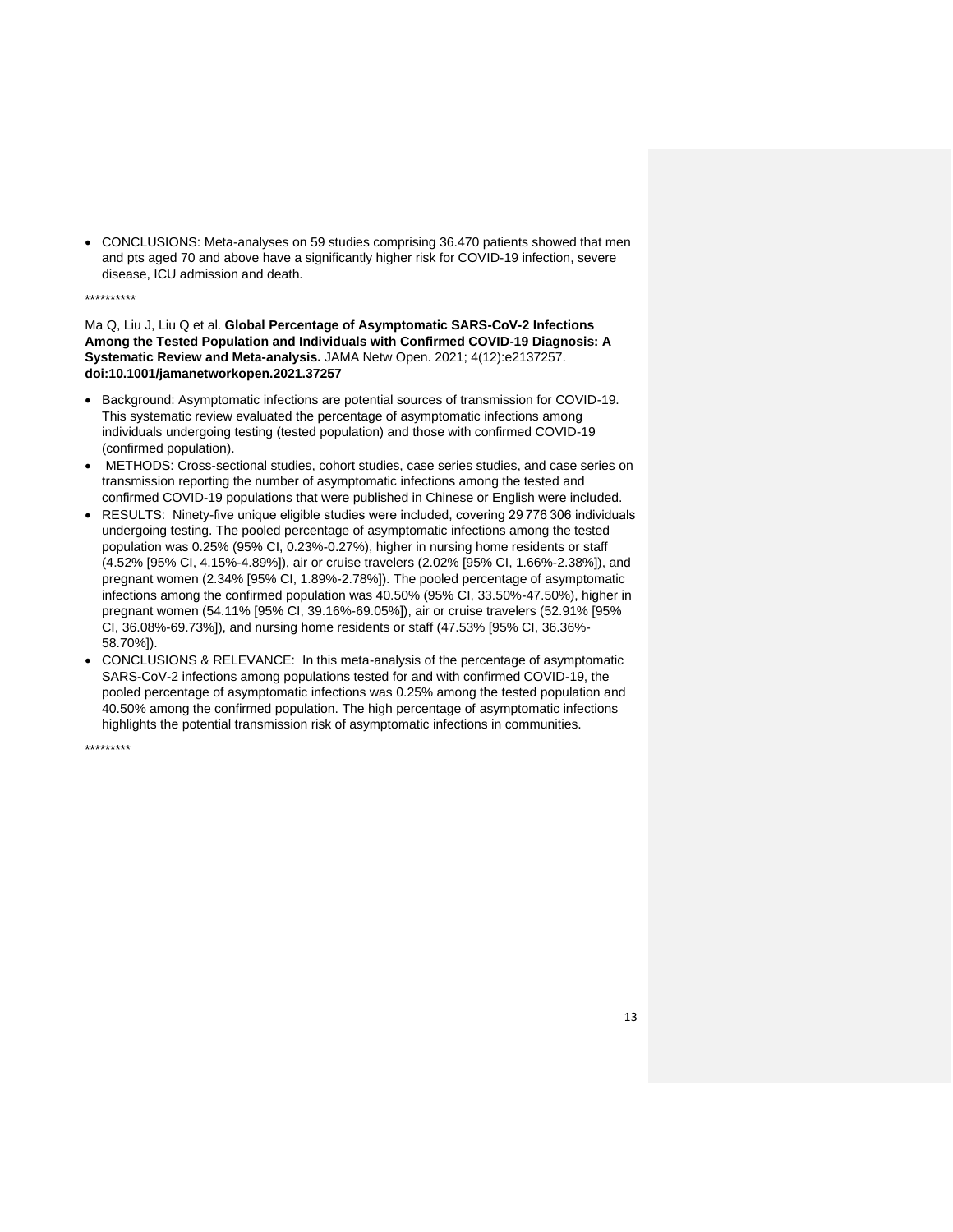# **TREATMENT**

Diaz R, Orlandini A, Castellana N et al. **Effect of Colchicine vs Usual Care Alone on Intubation and 28-Day Mortality in Patients Hospitalized With COVID-19: A Randomized Clinical Trial.** JAMA Netw Open Published 12/29/2021; 4(12):e2141328. **doi:10.1001/jamanetworkopen.2021.41328**

- BACKGROUND: To assess the efficacy of colchicine in hospitalized pts with COVID-19 pneumonia, the COLCOVID trial was a multicenter, open-label RCT performed from 4/17/2020 – 3/28/2021 in adults with confirmed or suspected SARS-CoV-2 infection followed for up to 28 days.
- Participants received colchicine vs usual care if they were hospitalized with COVID-19 symptoms and had severe acute respiratory syndrome or oxygen desaturation. Colchicine was administered orally in a loading dose of 1.5 mg immediately after randomization, followed by 0.5 mg orally within 2 hours of the initial dose and 0.5 mg orally twice a day for 14 days or discharge, whichever occurred first.
- RESULTS: 1279 hospitalized pts (mean [SD] age, 61.8 [14.6] years; 449 [35.1%] women/ 830 [64.9%] men) were randomized, including 639 pts in the usual care group & 640 pts in the colchicine group. Corticosteroids were used in 1171 patients (91.5%). The coprimary outcome of mechanical ventilation or 28-day death occurred in 160 pts (25.0%) in the colchicine group & 184 pts (28.8%) in the usual care group (hazard ratio [HR], 0.83; 95% CI, 0.67-1.02; P = .08). The 2nd coprimary outcome, 28-day death, occurred in 131 pts (20.5%) in the colchicine group & 142 pts (22.2%) in the usual care group (HR, 0.88; 95% CI, 0.70- 1.12).
- CONCLUSION: Colchicine did not significantly reduce mechanical ventilation or 28-day mortality in patients hospitalized with COVID-19 pneumonia.

#### \*\*\*\*\*\*\*\*\*\*

O'brien MP, Forleo-Neto E, Sarkar N et al. **Effect of Subcutaneous Casirivimab and Imdevimab Antibody Combination vs Placebo on Development of Symptomatic COVID-19 in Early Asymptomatic SARS-CoV-2 Infection. A Randomized Clinical Trial.** JAMA. Published online January 14, 2022. **doi:10.1001/jama.2021.24939**

- BACKGROUND: Casirivimab & imdevimab are neutralizing, human sequence monoclonal Abs that bind nonoverlapping epitopes on the SARS-CoV-2 spike protein receptor–binding domain & block virus entry. In vitro, the 2-Ab combination reduces the risk of emergence of treatment-induced SARS-CoV-2 variants and retains neutralization potency against already circulating VOCs/VOIs, including B.1.1.7 (Alpha), B.1.351 (Beta), P.1 (Gamma) & B.1.617.2 (Delta). In vivo, casirivimab + imdevimab combination Rx has proven effective in treating COVID-19 outpts and in preventing infection in close-contact settings. This study evaluates the impact of subcutaneous casirivimab and imdevimab, 1200 mg on the development of symptomatic COVID-19 in infected close contacts of symptomatic pts.
- DESIGN: RCT of close household contacts of a SARS-CoV-2–infected index case at 112 sites in the US, Romania, and Moldova enrolled 7/132020–1/28/28, 2021. Asymptomatic individuals ≥12 yrs were eligible if identified within 96 hrs of index case (+) test. Results are from 314 individuals (+) on PCR SARS-CoV-2 testing randomized 1:1 to receive 1 dose of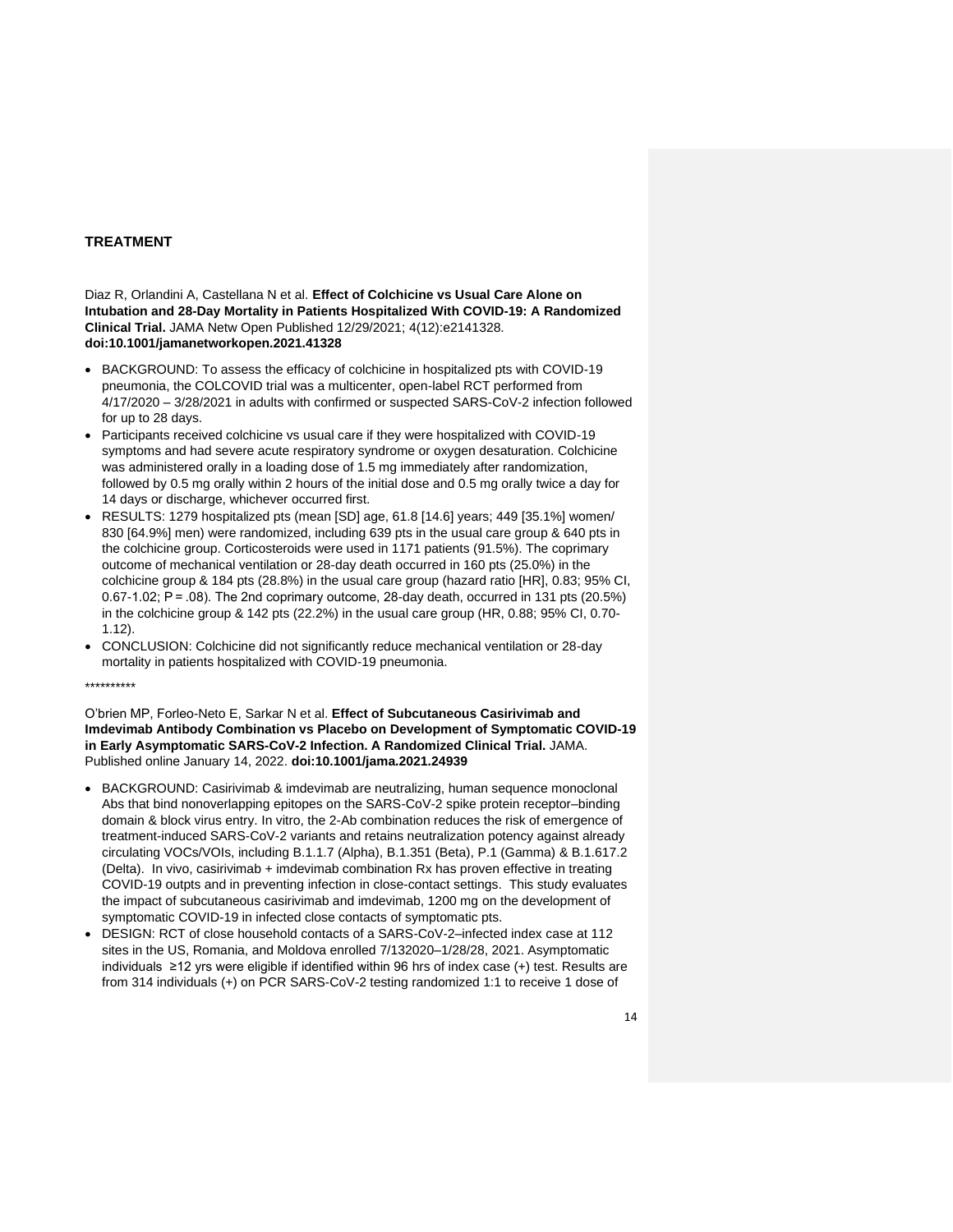subcutaneous casirivimab + imdevimab, 1200 mg (600 mg of each; n = 158), or placebo  $(n = 156)$ .

- OUTCOMES: Primary end point was the proportion of seronegative participants who developed symptomatic COVID-19 during the 28-day efficacy assessment period. The key secondary efficacy end points were the number of weeks of symptomatic SARS-CoV-2 infection and the number of weeks of high viral load (>4 log10 copies/mL).
- RESULTS: Subcutaneous casirivimab + imdevimab, 1200 mg, significantly prevented progression to symptomatic disease (29/100 [29.0%] vs 44/104 [42.3%] with placebo; odds ratio, 0.54 [95% CI, 0.30-0.97]; P = .04; absolute risk difference, −13.3% [95% CI, −26.3% to −0.3%]). Casirivimab + imdevimab reduced the number of symptomatic wks per 1000 participants (895.7 weeks vs 1637.4 weeks with placebo; P = .03), an approximately 5.6-day reduction in symptom duration. Treatment with casirivimab + imdevimab reduced the number of high viral load weeks per 1000 participants (489.8 weeks vs 811.9 weeks with placebo;  $P = .001$ ). The proportion of participants receiving casirivimab + imdevimab who had  $\geq/=1$ treatment-emergent AE was 33.5% vs 48.1% for placebo, including events related (25.8% vs 39.7%) or unrelated (11.0% vs 16.0%) to COVID-19.
- CONCLUSIONS: Among asymptomatic SARS-CoV-2 RT-qPCR–positive individuals living with an infected household contact, treatment with subcutaneous casirivimab + imdevimab Ab combination vs placebo significantly reduced the incidence of symptomatic COVID-19.

\*\*\*\*\*\*\*\*\*\*

Berger JS, Kornblith LZ, Gong MN et al. **Effect of P2Y12 Inhibitors on Survival Free of Organ Support Among Non–Critically Ill Hospitalized Patients With COVID-19: A Randomized Clinical Trial.** JAMA. 2022;327(3):227-236. Published 1/19/2022. **doi:10.1001/jama.2021.23605.**

- BACKGROUND: Platelet inhibition represents a potential therapeutic target for improved clinical outcomes in patients with COVID-19.
- METHOD: To evaluate the benefits & risks of adding a P2Y12 inhibitor to anticoagulant therapy among non–critically ill pts hospitalized for COVID-19, an open-label, bayesian, adaptive RCT of 562 non–critically ill pts hospitalized for COVID-19 was conducted between 2/2021 and 6/2021 at 60 hospitals in Brazil, Italy, Spain & the US. Pts were randomized to a therapeutic dose of heparin plus a P2Y12 inhibitor (n = 293) or a therapeutic dose of heparin only (usual care) (n = 269) in a 1:1 ratio for 14 days or until hospital discharge.
- OUTCOMES: The composite primary outcome was organ support–free days evaluated on an ordinal scale that combined in-hospital death &, for those who survived to hospital discharge, the number of days free of respiratory or cardiovascular organ support up to day 21 of the index hospitalization. The primary safety outcome was major bleeding by 28 days.
- RESULTS: Enrollment of non–critically ill pts was discontinued when the prespecified criterion for futility was met. All 562 patients who were randomized (mean age, 52.7 [SD, 13.5] years; 41.5% women) completed the trial and 87% received a therapeutic dose of heparin by the end of study day 1. In the P2Y12 inhibitor group, ticagrelor was used in 63% of patients and clopidogrel in 37%. The median # of organ support–free days was 21 (IQR, 20-21 days) among pts in the P2Y12 inhibitor group & 21 (IQR, 21-21 days) in the usual care group. Major bleeding occurred in 6 pts (2.0%) in the P2Y12 inhibitor group & two (0.7%) in the usual care group.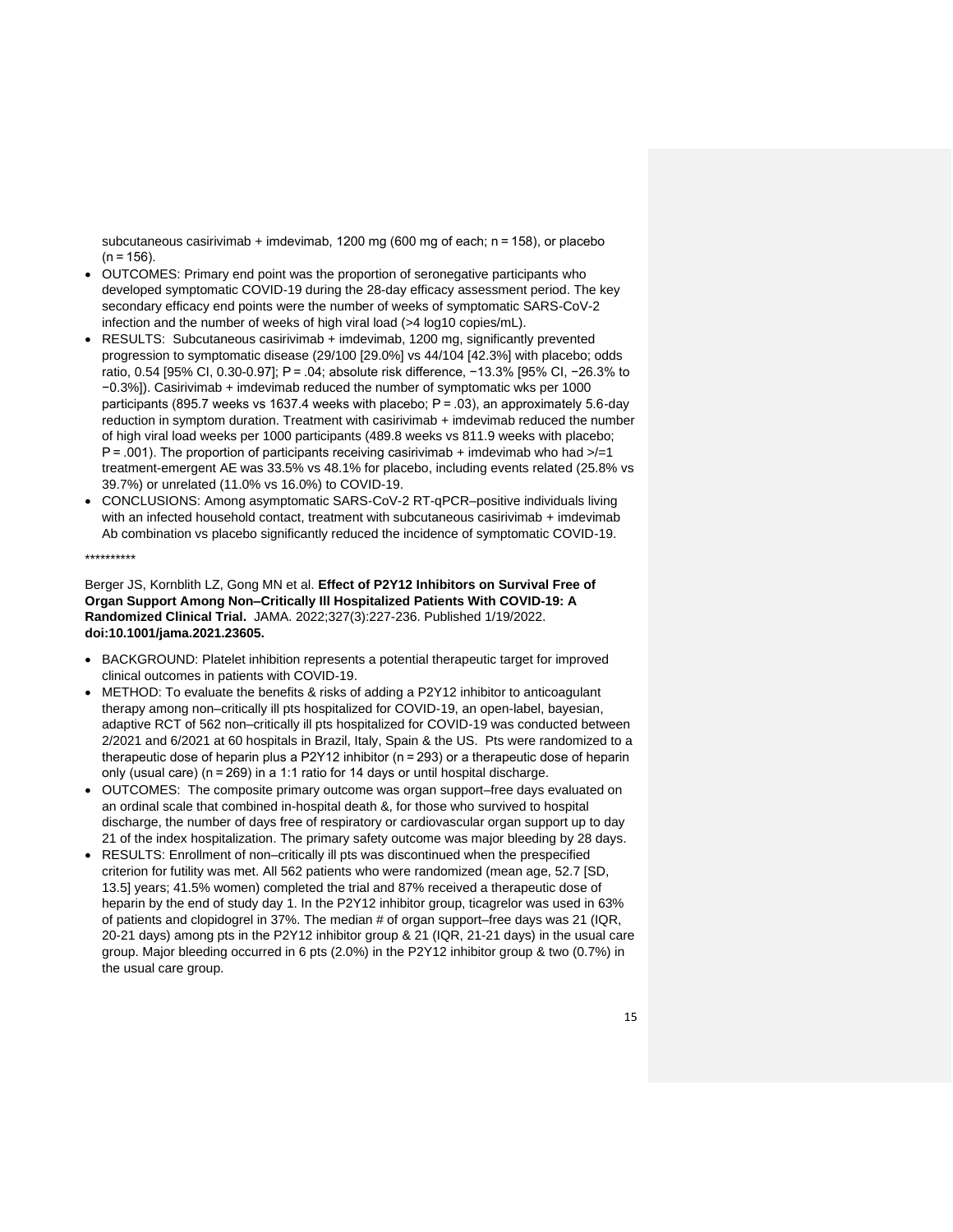• CONCLUSIONS: Among non–critically ill patients hospitalized for COVID-19, the use of a P2Y12 inhibitor in addition to a therapeutic dose of heparin vs a therapeutic dose of heparin only, did not result in an increased odds of improvement in organ support–free days within 21 days during hospitalization.

\*\*\*\*\*\*\*\*\*\*

Memel ZN, Lee JJ, Foulkes AS et al. **Association of Statins and 28-Day Mortality Rates in Patients Hospitalized with Severe Acute Respiratory Syndrome Coronavirus 2 Infection.** The Journal of Infectious Diseases, Volume 225 (1): 1 January 2022, Pages 19–29. **<https://doi.org/10.1093/infdis/jiab539>**

- **BACKGROUND:** Statins may be protective in severe acute SARS-CoV-2 infection.
- **STUDY DESIGN:** To evaluate the effect of in-hospital statin use on 28-day mortality rates and intensive care unit (ICU) admission among pts with SARS-CoV-2, pts were stratified into 4 groups: statins used before hospitalization (treatment continued or discontinued in the hospital) and those who did not (treatment newly initiated in the hospital or never initiated). In a cohort study of 1179 patients with SARS-CoV-2, record review was used to assess demographics, laboratory measurements, comorbid conditions, and time from admission to death, ICU admission, or discharge. Using marginal structural Cox models, we estimated hazard ratios (HRs) for death and ICU admission.
- **RESULTS:** Among 1179 patients, 676 (57%) were male, 443 (37%) were >65 years old, and 493 (46%) had a BMI ≥30. In this cohort, 154 patients (13%) died and 841 (71%) were discharged within 28 days. Overall, statin usage during hospitalization decreased the hazard of death (HR, 0.566 [95% CI, .372–.862]; P=.008). In the subgroup of pts not using statin therapy before hospitalization, statin initiation at hospitalization decreased the hazard of death (HR, 0.493 [95% CI, .253–.963]; P=.04). Of the subgroup of pts who were using statin therapy before hospitalization, continued statin usage also decreased the hazard of death (HR, 0.270 [95% CI, .114–.637]; P=.003) In unadjusted analyses, patients on statins during hospitalization had similar rates of death as those not on statins during hospitalization (108 [14%] vs 46 [11%], respectively; P=.27), but higher rates of ongoing hospitalization at 28 days (144 [19%] vs 40 [10%]; P<.001) and ICU admission (276 [36%] vs 85 [21%]; P<.001) Inpatient statin use was associated with improved time to death for pts aged >65 yrs but not for those ≤65 yrs old.

**CONCLUSION:** Statin use during hospitalization for SARS-CoV-2 infection was associated with reduced 28-day mortality rates. Well-designed randomized control trials are needed to better define this relationship.

\*\*\*\*\*\*\*\*\*

Gandhi RT, Malani PN, delRio C. **COVID-19 Therapeutics for Non-hospitalized Patients.** JAMA. Published online January 14, 2022. **doi:10.1001/jama.2022.0335**

Excellent review article summarizing COVID-19 treatment options in the Omicron era.

\*\*\*\*\*\*\*\*\*

Perkins GD, Ji C, Connolly BA et al. **Effect of Noninvasive Respiratory Strategies on Intubation or Mortality Among Patients with Acute Hypoxemic Respiratory Failure and**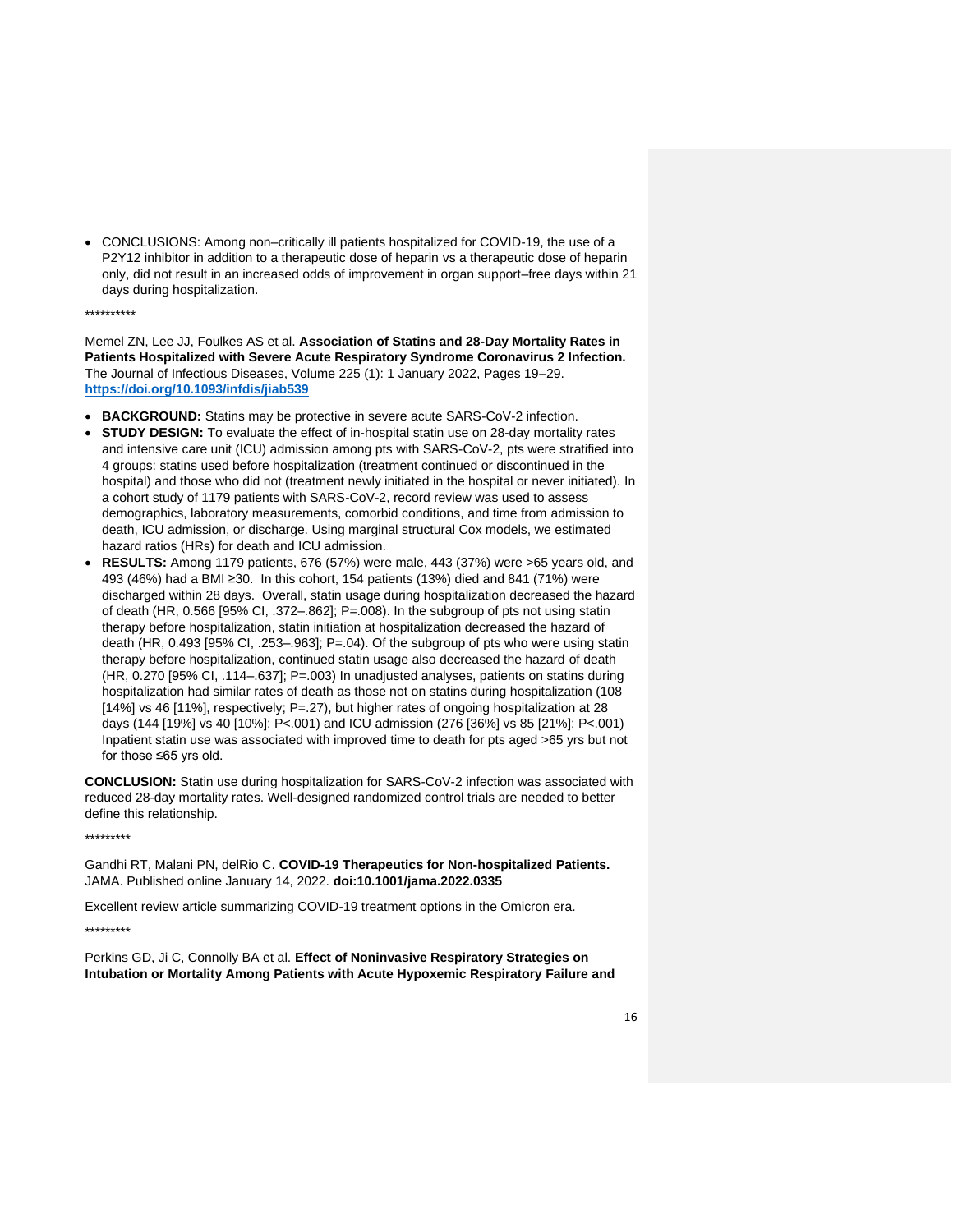**COVID-19: The RECOVERY-RS Randomized Clinical Trial.** JAMA. Published online January 24, 2022. **doi:10.1001/jama.2022.0028**

- BACKGROUND: Continuous positive airway pressure (CPAP) & high-flow nasal oxygen (HFNO) have been used for acute hypoxemic respiratory failure in pts with COVID-19. Uncertainty exists regarding the effectiveness and safety of these noninvasive respiratory strategies.
- OBJECTIVE: To determine whether CPAP or HFNO vs conventional O2 therapy, improves clinical outcomes in hospitalized pts with COVID-19–related acute hypoxemic respiratory failure.
- DESIGN: A parallel group, adaptive, RCT of 1273 hospitalized adults with COVID-19– related acute hypoxemic respiratory failure was conducted between 4/66, 2020 & 5/3, 2021, across 48 acute care hospitals in the UK and Jersey. Final follow-up occurred on June 20, 2021. Pts were randomized to receive CPAP (n = 380), HFNO (n = 418), or conventional O2 therapy (n = 475).
- OUTCOME: Composite of tracheal intubation or mortality within 30 days.
- RESULTS: The trial was stopped prematurely due to declining COVID-19 case numbers in the UK and the end of the funded recruitment period. Of the 1273 randomized pts (mean age, 57.4 [95% CI, 56.7 to 58.1] years; 66% male; 65% White race), primary outcome data were available for 1260. Crossover between interventions occurred in 17.1% of participants (15.3% in the CPAP group, 11.5% in the HFNO group & 23.6% in the conventional O2 therapy group). The requirement for tracheal intubation or mortality within 30 days was significantly lower with CPAP (36.3%; 137/377 pts) vs conventional O2 therapy (44.4%; 158/356 pts) (absolute difference, −8% [95% CI, −15% to −1%], P = .03), but was not significantly different with HFNO (44.3%; 184/415 pts) vs conventional O2 therapy (45.1%; 166/368 pts) (absolute difference, −1% [95% CI, −8% to 6%], P = .83). Adverse events occurred in 34.2% of participants in the CPAP group, 20.6% in the HFNO group, and 13.9% in the conventional O2 therapy group.
- CONCLUSION: Among pts with acute hypoxemic respiratory failure due to COVID-19. an initial strategy of CPAP significantly reduced the risk of tracheal intubation or mortality compared with conventional O2 therapy, but there was no significant difference between an initial strategy of HFNO compared with conventional O2 therapy.

\*\*\*\*\*\*\*\*\*

Troxel AB, Petkova E, Goldfeld K et al. **Association of Convalescent Plasma Treatment with Clinical Status in Patients Hospitalized With COVID-19: A Meta-analysis.** JAMA Network Open. 2022;5(1):e2147331. **doi:10.1001/jamanetworkopen.2021.47331**

- BACKGROUND: COVID-19 convalescent plasma (CCP) is a potentially beneficial treatment for COVID-19 but definite evidence of clinical benefit is lacking. This study aims to compile individual patient data from RCTs of CCP and to monitor the data until accumulated evidence enables reliable conclusions regarding the clinical outcomes associated with CCP.
- DATA COURCES: From May to August 2020, a systematic search was performed for trials of CCP in the literature, clinical trial registry sites, and medRxiv. Domain experts at local, national, and international organizations were consulted regularly. Eligible trials enrolled hospitalized pts with confirmed COVID-19, not receiving mechanical ventilation &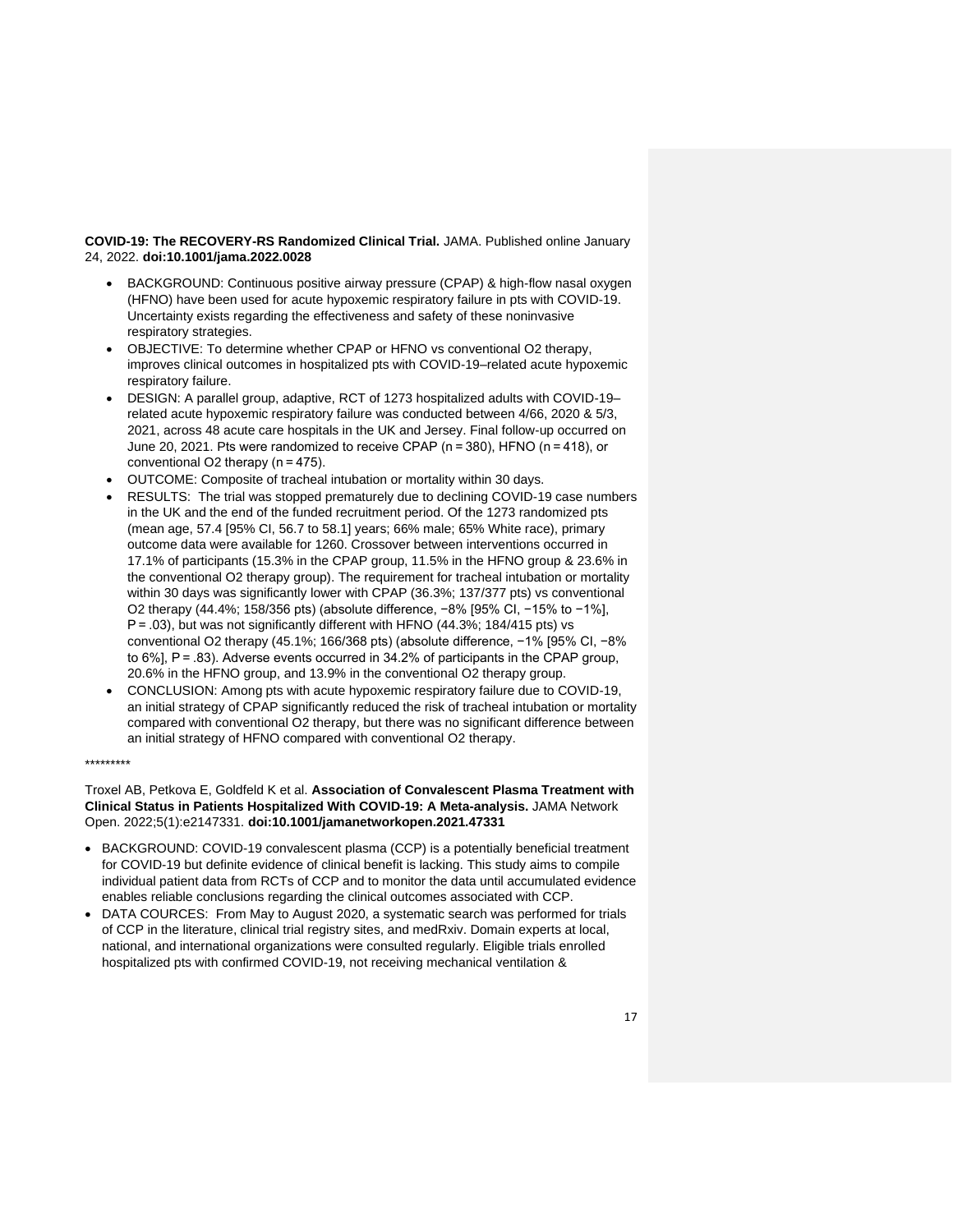randomized them to CCP or control. The administered CCP was required to have measurable antibodies assessed locally.

- OUTCOMES: Prespecified coprimary end points—the World Health Organization (WHO) 11 point ordinal scale analyzed using a proportional odds model & a binary indicator of WHO score of  $\ge$ /=7 capturing the most severe outcomes including mechanical ventilation through death, analyzed using a logistic model—were assessed at 14 days after randomization.
- RESULTS: Eight international trials collectively enrolled 2369 participants (1138 randomized to control and 1231 randomized to CCP). A total of 2341 participants (median [IQR] age, 60 [50-72] years; 845 women [35.7%]) had primary outcome data as of April 2021. The median (IQR) of the ordinal WHO scale was 3 (3-6); the cumulative OR was 0.94 (95% credible interval [CrI], 0.74-1.19; posterior probability of OR <1 of 71%). A total of 352 patients (15%) had WHO score greater than or equal to 7; the OR was 0.94 (95% CrI, 0.69-1.30; posterior probability of OR <1 of 65%). Adjusted for baseline covariates, the ORs for mortality were 0.88 at day 14 (95% CrI, 0.61-1.26; posterior probability of OR <1 of 77%) and 0.85 at day 28 (95% CrI, 0.62-1.18; posterior probability of OR <1 of 84%). Heterogeneity of treatment effect sizes was observed across an array of baseline characteristics.
- CONCLUSION: This M-A found no association of CCP with better clinical outcomes for the typical pt. Findings suggest that real-time individual pt data pooling and M-A during a pandemic are feasible, offering a model for future research, providing a rich data resource.

\*\*\*\*\*\*\*\*\*

O'Brien MP, Forleo-Neto E, Sarkar N et al. **Effect of Subcutaneous Casirivimab and Imdevimab Antibody Combination vs Placebo on Development of Symptomatic COVID-19 in Early Asymptomatic SARS-CoV-2 Infection: A Randomized Clinical Trial.** JAMA. 2022;327(5):432-441. **doi:10.1001/jama.2021.24939.**

- OBJECTIVE: To evaluate the effect of combination subcutaneous casirivimab and imdevimab on progression from early asymptomatic SARS-CoV-2 infection to symptomatic COVID-19.
- STUDY DESIGN: RCT double-blind, placebo-controlled, phase 3 trial of close household contacts of a SARS-CoV-2–infected index case at 112 sites in the US, Romania, and Moldova enrolled 7/13/2020–1/28/2021. Asymptomatic individuals (aged ≥12 yrs) were eligible if identified within 96 hrs of index case (+) test collection. Results from 314 individuals (+) on SARS-CoV-2 RT-qPCR testing are reported. Subjects were randomized 1:1 to receive 1 dose of subcutaneous casirivimab/imdevimab (600 mg each; n = 158) vs placebo  $(n = 156)$ .
- OUTCOMES: The primary end point was the proportion of seronegative participants who developed symptomatic COVID-19 during the 28-day efficacy assessment period. The key secondary efficacy end points were the number of weeks of symptomatic SARS-CoV-2 infection and the number of weeks of high viral load (>4 log10 copies/mL).
- RESULTS: Among 314 randomized participants (mean age, 41.0 years; 51.6% women), 310 (99.7%) completed the efficacy assessment period; 204 were asymptomatic and seronegative at baseline and included in the primary efficacy analysis. Subcutaneous casirivimab and imdevimab, 1200 mg, significantly prevented progression to symptomatic disease (29/100 [29.0%] vs 44/104 [42.3%] with placebo; odds ratio, 0.54 [95% CI, 0.30- 0.97]; P = .04; absolute risk difference, −13.3% [95% CI, −26.3% to −0.3%]). Casirivimab and imdevimab reduced the number of symptomatic weeks per 1000 participants (895.7 weeks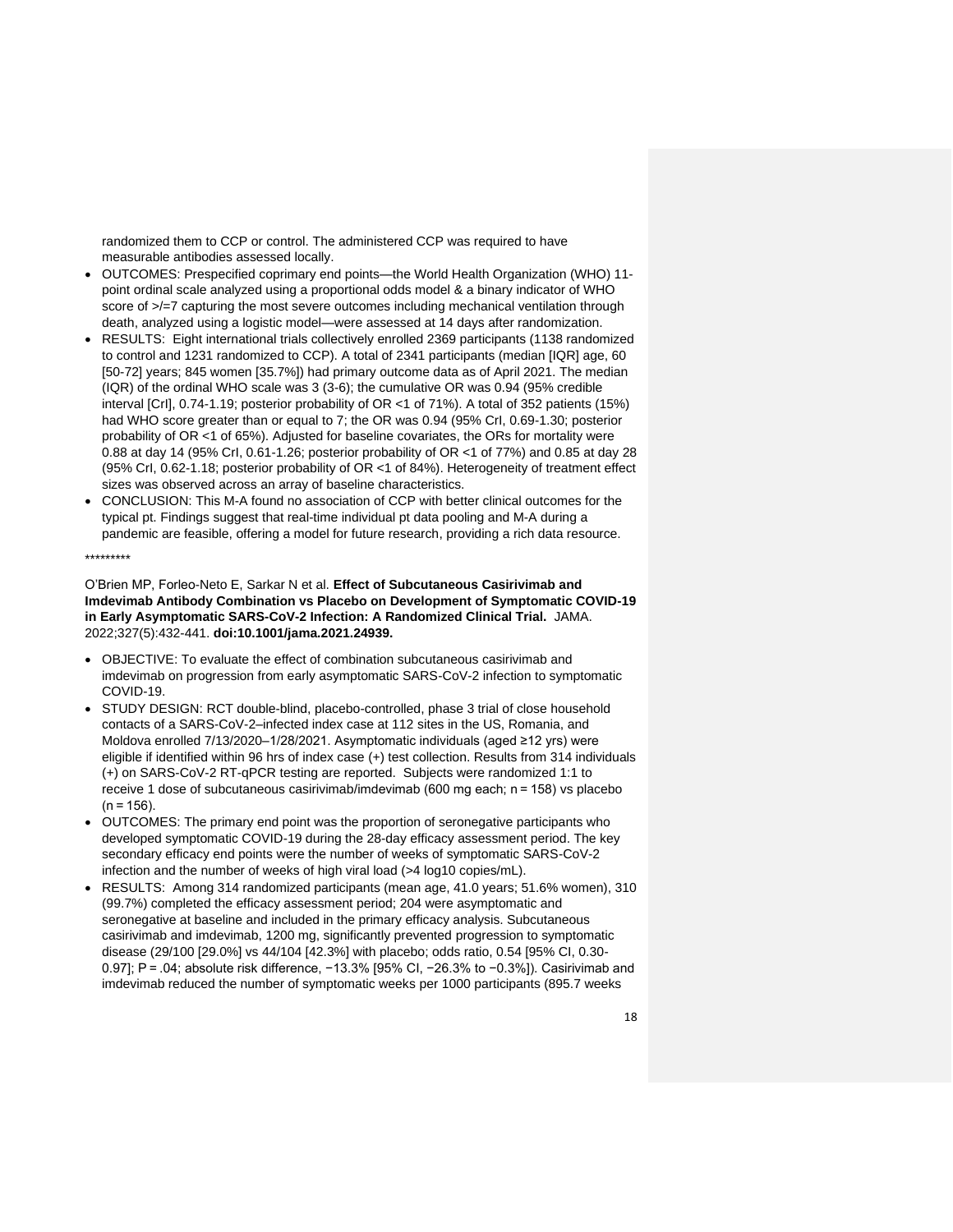vs 1637.4 weeks with placebo; P = .03), an approximately 5.6-day reduction in symptom duration per symptomatic participant. Treatment with casirivimab and imdevimab also reduced the number of high viral load weeks per 1000 participants (489.8 weeks vs 811.9 weeks with placebo;  $P = .001$ ).

• CONCLUSIONS: Among asymptomatic SARS-CoV-2 RT-qPCR–(+) individuals living with an infected household contact, subcutaneous casirivimab & imdevimab antibody combination treatment vs placebo significantly reduced the incidence of symptomatic COVID-19.

\*\*\*\*\*\*\*\*\*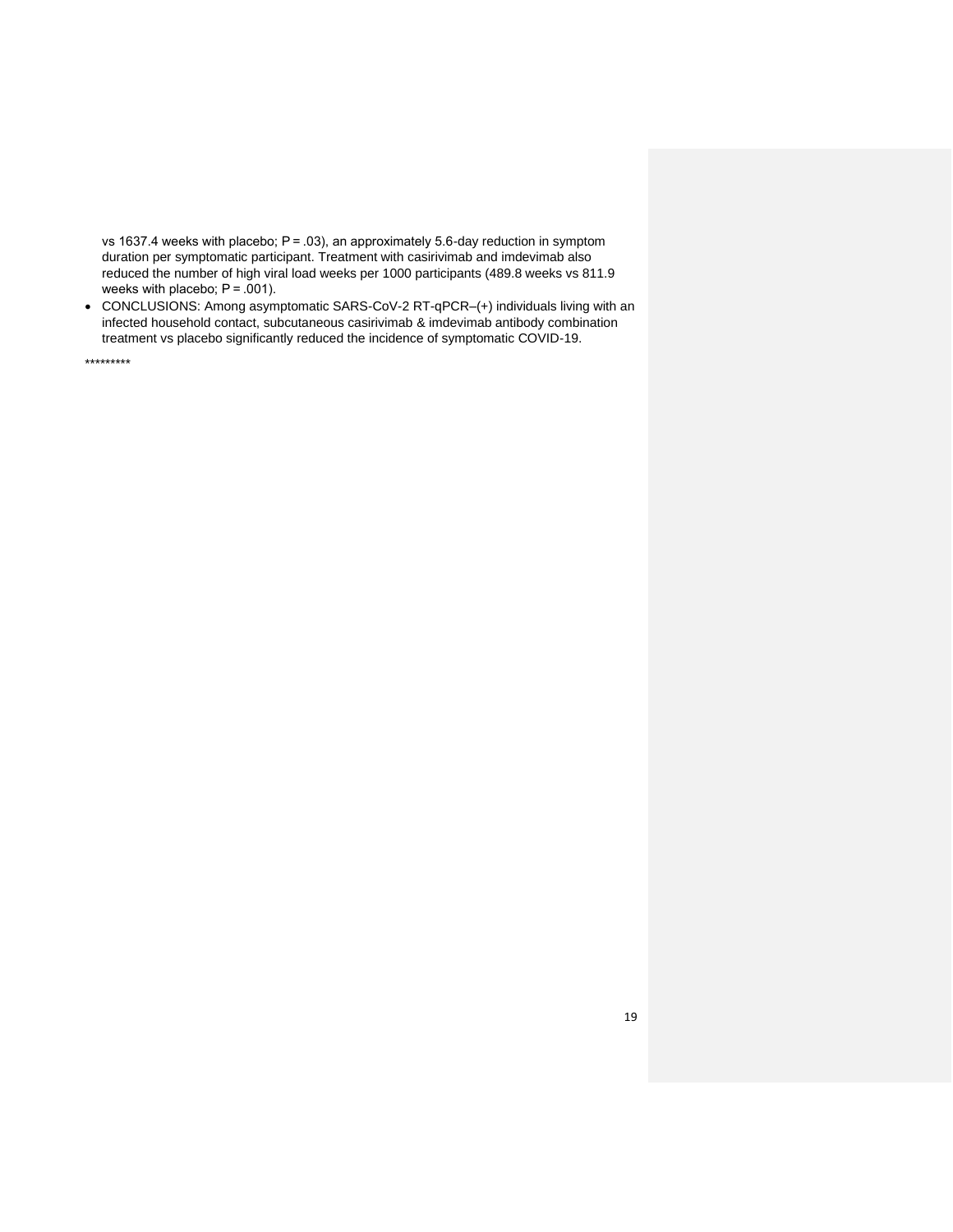# **MITIGATION/PREVENTION**

Bar-ON YM, Goldberg Y, Mandel M et al. **Protection against Covid-19 by BNT162b2 Booster across Age Groups.** New Engl J Med, December 8, 2021. **DOI: 10.1056/NEJMoa2115926**

- Response to a booster dose of the BNT162b2 messenger RNA vaccine (Pfizer–BioNTech) vaccine against SARS-C0V-2 infection was evaluated using the results of a booster campaign in Israel which was gradually expanded to persons in younger age groups,
- METHODS: Data was extracted for the period from July 30 to October 10, 2021, from the Israel Ministry of Health database regarding 4,696,865 persons 16 years of age or older who had received two doses of BNT162b2 at least 5 months earlier and compared the rates of confirmed coronavirus disease 2019 (Covid-19), severe illness, and death among those who had received a booster dose at least 12 days earlier (booster group) with the rates among those who had not received a booster (non-booster group).
- RESULTS: The rate of confirmed infection was significantly lower in the booster group than in the non-booster group by a factor of approximately 10 (range across five age groups, 9.0 to 17.2) The adjusted rate difference ranged from 57.0 to 89.5 infections per 100,000 persondays in the primary analysis. The rates of severe illness were lower in the booster group by a factor of 17.9 (95% confidence interval [CI], 15.1 to 21.2) and 6.5 (95% CI, 5.1 to 8.2), respectively, among those 60 years of age or older and by a factor of 21.7 (95% CI, 10.6 to 44.2) and 3.7 (95% CI, 1.3 to 10.2) among those 40 to 59 years of age. The adjusted rate difference was 5.4 cases of severe illness per 100,000 person-days among those 60 years of age or older and 0.6 among those 40 to 59 years of age. Among those 60 years of age or older, mortality was lower by a factor of 14.7 (95% CI, 10.0 to 21.4) in the secondary analysis. The adjusted rate difference was 2.1 and 0.8 deaths per 100,000 person-days.
- CONCLUSION: Across all age groups studied, rates of confirmed Covid-19 and severe illness were substantially lower among participants who received a booster dose of the BNT162b2 vaccine than among those who did not.

#### \*\*\*\*\*\*\*\*\*

Mills MC, Ruttenauer T. **The effect of mandatory COVID-19 certificates on vaccine uptake: synthetic-control modelling of six countries.** The Lancet Public Health. Published: December 13, 2021. **DOI: [https://doi.org/10.1016/S2468-](https://doi.org/10.1016/S2468-2667(21)00273-5) [2667\(21\)00273-5](https://doi.org/10.1016/S2468-2667(21)00273-5)**

- BACKGROUND: Mandatory COVID-19 certification (showing vaccination, recent negative test, or proof of recovery) has been introduced in some countries. We aimed to investigate the effect of certification on vaccine uptake.
- METHODS: We designed a synthetic control model comparing six countries (Denmark, Israel, Italy, France, Germany, and Switzerland) that introduced certification (April–August, 2021), with 19 control countries. Using daily data on cases, deaths, vaccinations, and country-specific information, we produced a counter-factual trend estimating what might have happened in similar circumstances if certificates were not introduced. The main outcome was daily COVID-19 vaccine doses.
- FINDINGS: COVID-19 certification led to increased vaccinations 20 days before implementation in anticipation, with a lasting effect up to 40 days after. Countries with pre-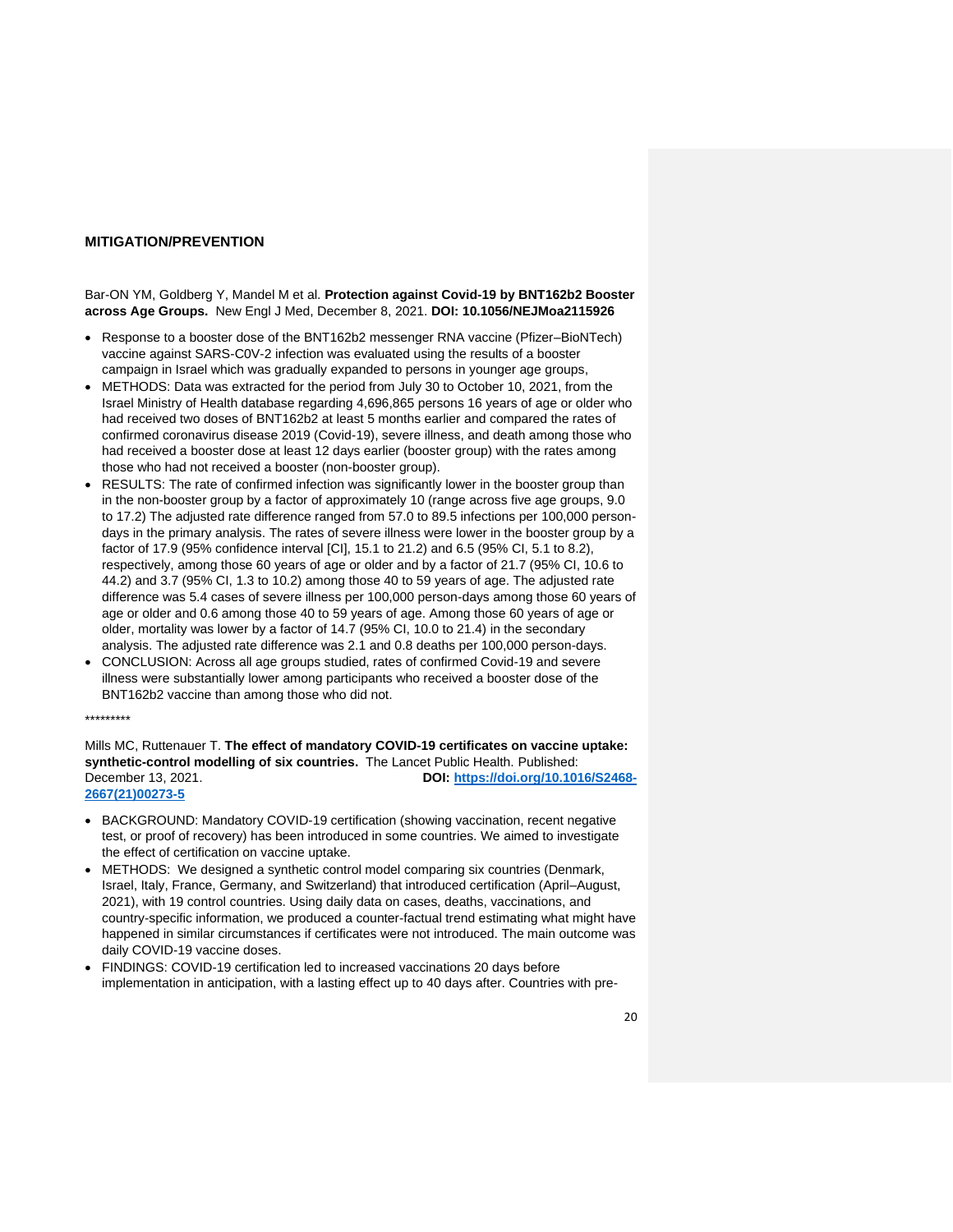intervention uptake that was below average had a more pronounced increase in daily vaccinations compared with those where uptake was already average or higher. In France, doses exceeded 55 672 (95% CI: 49 668–73 707) vaccines per million population or, in absolute terms, 3 761 440 (3 355 761–4 979 952) doses before mandatory certification and 72 151 (37 940–114 140) per million population after certification (4 874 857 [2 563 396– 7 711 769] doses). We found no effect in countries that already had average uptake (Germany), or an unclear effect when certificates were introduced during a period of limited vaccine supply (Denmark). Increase in uptake was highest for people younger than 30 yrs after the introduction of certification. Access restrictions linked to certain settings (nightclubs and events with >1000 people) were associated with increased uptake in those younger than 20 yrs. When certification was extended to broader settings, uptake remained high in the youngest group, but increases were also observed in those aged 30–49 yrs.

• INTERPRETATION: Mandatory COVID-19 certification increases vaccine uptake, but interpretation and transferability of findings need to be considered in the context of preexisting levels of vaccine uptake and hesitancy, eligibility changes, and the pandemic trajectory.

#### \*\*\*\*\*\*\*\*\*\*

Andrews N, Stowe J, Kirsebom F et al. **Effectiveness of COVID-19 vaccines against the Omicron (B.1.1.529) variant of concern.** NEJM 2022. March 2, 2022. **DOI: 10.1056/NEJMoa2119451**

- BACKGROUND: The rapid increase in coronavirus disease 2019 (Covid-19) cases due to omicron (B.1.1.529) variant of severe acute respiratory syndrome coronavirus 2 in highly vaccinated populations has aroused concerns about the effectiveness of current vaccines.
- METHODS: We used a test-negative case–control design to estimate vaccine effectiveness against symptomatic disease caused by the omicron and delta (B.1.617.2) variants in England. Vaccine effectiveness was calculated after primary immunization with two doses of BNT162b2 (Pfizer–BioNTech), ChAdOx1 nCoV-19 (AstraZeneca), or mRNA-1273 (Moderna) vaccine and after a booster dose of BNT162b2, ChAdOx1 nCoV-19, or mRNA-1273.
- RESULTS: Between 11/27/2021-1/12/2022, 886,774 eligible persons infected with omicron, 204,154 eligible persons infected with delta, and 1,572,621 eligible (-) controls were identified. At all time points and for all combinations of primary course and booster vaccines, vaccine effectiveness against symptomatic disease was higher for the delta variant than for the omicron variant. No effect against the omicron variant was noted from 20 weeks after two ChAdOx1 nCoV-19 doses, whereas vaccine effectiveness after two BNT162b2 doses was 65.5% at 2 to 4 weeks, dropping to 8.8% at 25 or more weeks. Among ChAdOx1 nCoV-19 primary course recipients, vaccine effectiveness increased to 62.4% at 2 to 4 weeks after a BNT162b2 booster before decreasing to 39.6% at 10 or more weeks. Among BNT162b2 primary course recipients, vaccine effectiveness increased to 67.2% at 2 to 4 weeks after a BNT162b2 booster before declining to 45.7% at 10 or more weeks. Vaccine effectiveness after a ChAdOx1 nCoV-19 primary course increased to 70.1% at 2 to 4 weeks after an mRNA-1273 booster and decreased to 60.9% at 5 to 9 weeks. After a BNT162b2 primary course, the mRNA-1273 booster increased vaccine effectiveness to 73.9% at 2 to 4 weeks; vaccine effectiveness fell to 64.4% at 5 to 9 weeks.
- CONCLUSIONS: Primary immunization with 2 doses of ChAdOx1 nCoV-19 or BNT162b2 vaccine provided limited protection against symptomatic disease caused by the omicron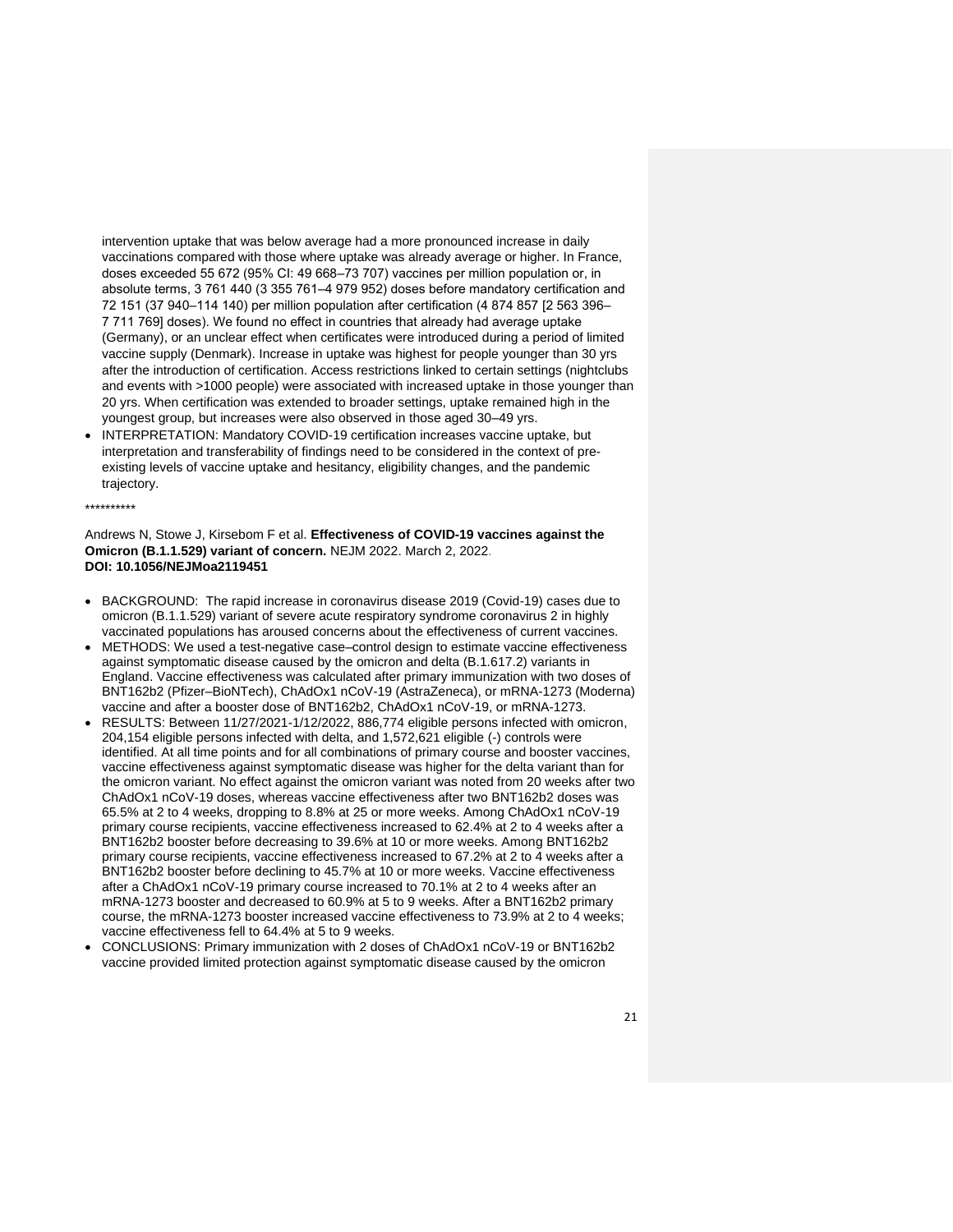variant. A BNT162b2 or mRNA-1273 booster after either ChAdOx1 nCoV-19 or BNT162b2 primary course substantially increased protection, but that protection waned over time.

#### \*\*\*\*\*\*\*\*\*

Hause AM, Baggs J, Marquez P, et al. **COVID-19 Vaccine Safety in Children Aged 5–11 Years — United States, November 3–December 19, 2021.** MMWR Morb Mortal Wkly Rep 2021; 70:1755–1760. **DOI:<http://dx.doi.org/10.15585/mmwr.mm705152a1>**

- To characterize safety of the Pfizer-BioNTech COVID-19 vaccine in children aged 5–11 yrs, CDC reviewed AEs after vaccine receipt reported to the Vaccine AE Reporting System (VAERS), a passive vaccine safety surveillance system co-managed by CDC and FDA, and adverse events and health impact assessments reported to v-safe, a voluntary safety surveillance system for AEs after COVID-19 vaccination, from 11/3–12/19, 2021.
- METHODS: VAERS is a national passive vaccine safety surveillance system, jointly managed by CDC & FDA, that monitors AEs after vaccination. VAERS accepts reports from anyone, including health care providers, vaccine manufacturers, and members of the public. Symptoms, signs, and diagnostic findings in VAERS reports are assigned MedDRA terms by VAERS staff members. Reports are classified as serious if any of the following are reported: hospitalization, prolongation of hospitalization, life-threatening illness, permanent disability, congenital anomaly or birth defect, or death. Reports of serious AEs are followed up by VAERS staff members to obtain additional information, including medical records. For reports of death, death certificates and autopsy reports are obtained. CDC MDs review all available information for each decedent to establish cause of death. Reports of myocarditis and pericarditis after receipt of COVID-19 vaccine were identified by a search for selected MedDRA preferred terms; CDC staff members collect information about clinical course and recovery related to myocarditis and pericarditis from pts and health care providers. V-safe is a voluntary smartphone-based active safety surveillance system, specifically to monitor AEs after COVID-19 vaccination with children enrolled after the 1st or 2nd vaccine dose. Health surveys in the first week after vaccination include questions about local injection site and systemic reactions (mild, moderate, or severe) and health impacts. CDC's v-safe call center contacts a parent or guardian when a report indicates that a child received medical care for new or worsening symptoms.
- VAERS and v-safe data collected during November 3–December 19, 2021 among children aged 5–11 years who received Pfizer-BioNTech COVID-19 vaccine were analyzed and described overall and by sex, age group, and race/ethnicity.
- RESULTS: ~8.7 million doses of Pfizer-BioNTech COVID-19 vaccine were administered to children aged 5–11 yrs during this period; VAERS received 4,249 reports of AEs after vaccination with Pfizer-BioNTech COVID-19 vaccine in this age group, 4,149 (97.6%) of which were not serious.
- Overall, in 4,149 (97.6%) VAERS reports, 100 (2.4%) were for serious events. Among these, the median age was 9 yrs, 61.0% males. The most commonly reported conditions were fever (29; 29.0%), vomiting (21; 21.0%), and increased troponin (15; 15.0%). Among 12 serious reports of seizure, five children experienced new-onset seizures. Among 15 preliminary reports of myocarditis, 11 were verified and met the case definition for myocarditis; of these, seven recovered, and four were recovering at time of the report. VAERS received two reports of death during the analytic period in 2 females, aged 5 and 6 yrs, both with complicated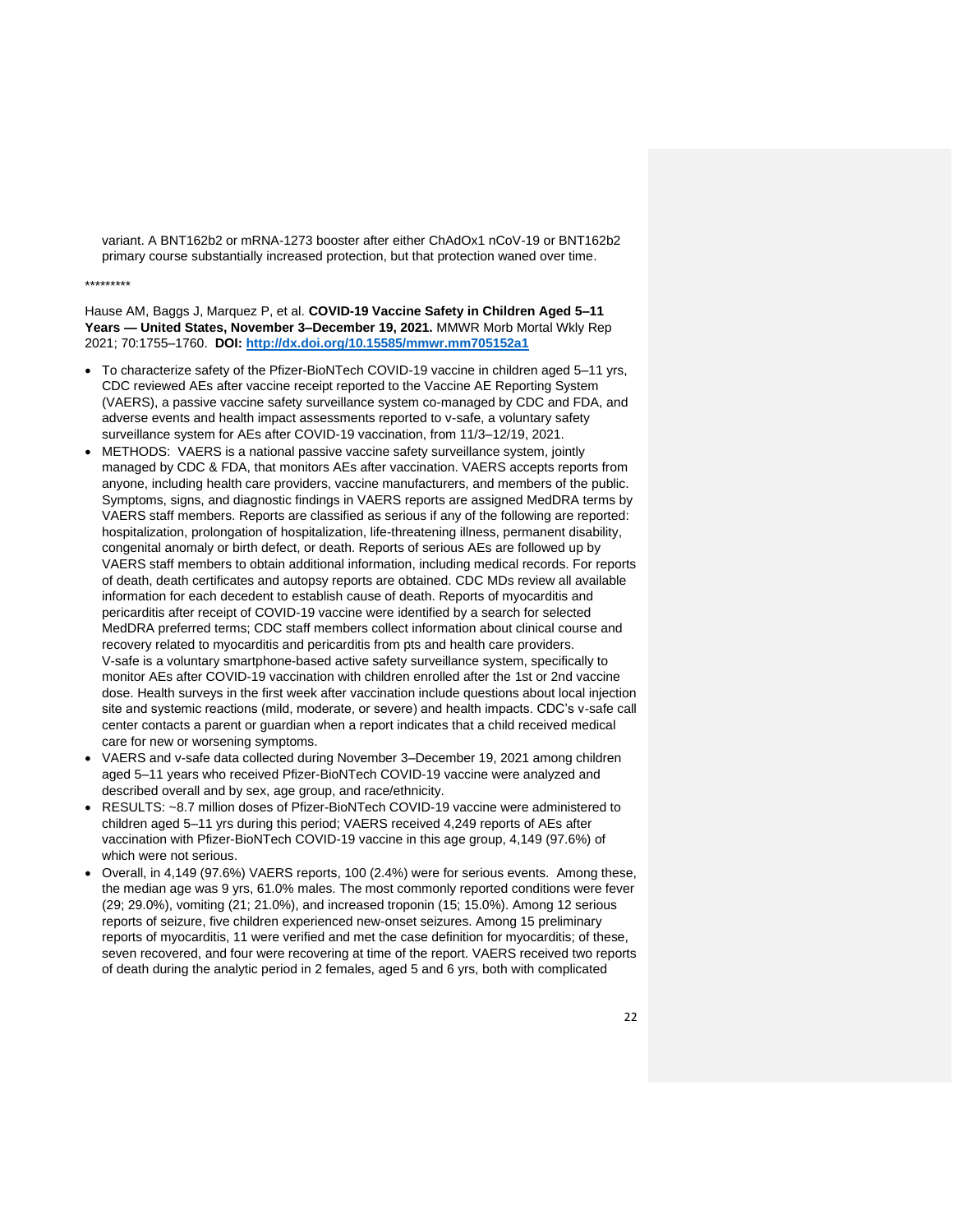medical histories and fragile health before vaccination. No causal association between death and vaccination was suggested.

- ~42,504 children aged 5–11 years were enrolled in v-safe after vaccination with Pfizer-BioNTech COVID-19 vaccine; after dose 2, a total of 17,180 (57.5%) local and 12,223 systemic (40.9%) reactions (including injection-site pain, fatigue, or headache) were reported.
- SUMMARY: Trial participants who received Pfizer-BioNTech COVID-19 vaccine frequently reported local (86.2%) and systemic (66.6%) reactions via v-safe that were mostly mild (i.e., did not interfere with normal daily activities) or moderate (some interference with normal daily activities).
- Among VAERS reports, the only serious event was myocarditis, verified in 11 reports after administration of approximately eight million vaccine doses. In a previous active vaccine safety surveillance system, no confirmed reports of myocarditis were observed during the 1– 21 days or 1–42 days after 333,000 vaccine doses were administered to children of the same age. These 11 cases appear consistent with other reports of myocarditis after mRNA COVID-19 vaccination regarding time to symptom onset and a mild clinical course. Two deaths after Pfizer-BioNTech COVID-19 vaccine were reported for children with multiple chronic medical conditions; on initial review, no causal association was suggested between death and vaccination
- CONCLUSION: Local and systemic reactions after vaccination were commonly reported to VAERS and v-safe for vaccinated children aged 5–11 years. Serious adverse events were rare and self-resolving.

\*\*\*\*\*\*\*\*\*\*

Dejnirattisa W, Huo J, Zhou D et al. **Omicron-B.1.1.529 leads to widespread escape from neutralizing antibody responses.** bioRxiv preprint; posted December 22, 2021. **doi:https://doi.org/10.1101/2021.12.03.471045**;

- BACKGROUND: The new SARS CoV-2 viral isolate Omicron B.1.1.529 contains far more mutations in Spike (S) than previous variants and is spreading rapidly. To evaluate the variant's response in immunized individuals, researchers studied the neutralization of Omicron by a large panel of sera collected from convalescent early pandemic, Alpha, Beta, Gamma and Delta-infected individuals, together with vaccinees receiving three doses of the Oxford/AstraZeneca (AZD1222) or the Pfizer BioNtech (BNT16b2) vaccines.
- METHOD: Sera were collected from ptss infected early in the pandemic (n=32) before the emergence
- of the variants of concern (VOC), along with cases infected with Alpha (n=18), Beta (n=14), Gamma (n=16) and Delta (n=42). Neutralization assays were performed against Omicron and compared with neutralization titres for Victoria (an early pandemic strain), Alpha, Beta, Gamma and Delta.
- RESULTS: In all cases neutralization titres to Omicron were substantially reduced compared to either

the ancestral strain Victoria or to the homologous strain causing infection and in a number of cases immune serum failed to neutralize Omicron at 1/20 dilution. Sera taken from convalescent cases previously infected with a variety of SARS CoV-2 variants show substantial reduction in neutralization titres to Omicron. Compared to Victoria the neutralization titres of sera for Omicron were reduced for early pandemic 16.9-fold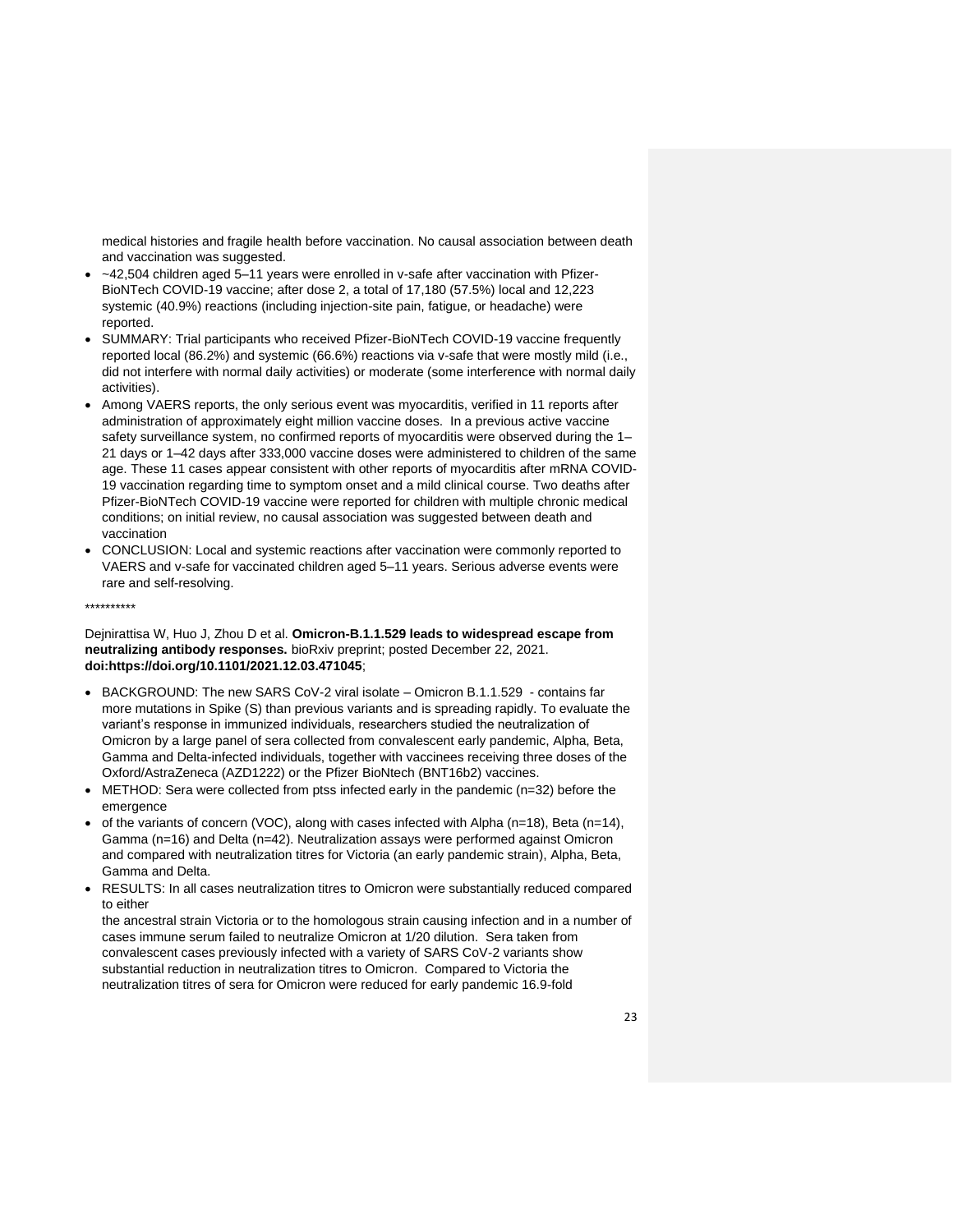(p<0.0001), Alpha 33.8-fold (p<0.0001), Beta 11.8-fold (p=0.0001), Gamma 3.1-fold (p=0.001) and Delta 1.7-fold (p=0.0182).

• To examine the effect of booster vaccination, we tested neutralization of Victoria, Delta & Omicron

using sera from individuals receiving 3 doses of ADZ1222 (n=41) or BNT162b2 (n=20). • SUMMARY: Neutralization titres of Omicron by sera from vaccinees and convalescent

subjects infected with early pandemic as well as Alpha, Beta, Gamma, Delta were substantially

reduced or failed to neutralize. Titres against Omicron were boosted by third vaccine doses and

are high in cases both vaccinated and infected by Delta.

• CONCLUSION: Mutations in Omicron knock out or substantially reduce neutralization by most of a large panel of potent monoclonal antibodies and antibodies under commercial development. Neutralization titres against Omicron are boosted following a third vaccine dose, meaning that the campaign to deploy booster vaccines should add considerable protection against Omicron infection.

### \*\*\*\*\*\*\*\*\*

Levy M. Recher M, Hubert H et al. **Multisystem Inflammatory Syndrome in Children by COVID-19 Vaccination Status of Adolescents in France.** JAMA 2021. Published online December 20, 2021. **doi:10.1001/jama.2021.23262**

- To assess the effect of vaccination on multisystem inflammatory syndrome in children, MIS-C pts in France during the 4<sup>th</sup> wave of COVID-19 infection were evaluated. All pediatric pts diagnosed with MIS-C by WHO criteria & admitted to one of 41 French PICUs from 9/1- 10/31/2021 were included.
- To account for the increasing # of adolescents vaccinated over time, hazard ratios of unvaccinated vs vaccinated adolescents with at least 1 vaccine dose were estimated. Given the delays between vaccine injection and immune response, and between SARS-CoV-2 infection and MIS-C onset, 3 sensitivity analyses were performed with adolescents considered vaccinated at  $\ge$ /= 14,  $\ge$ /= 28, &  $\ge$ /=42 days after the first vaccine dose.
- RESULTS: On 6/15/2021, the beginning of the adolescent COVID-19 vaccination campaign, 2.2% of 4 989 013 adolescents in France were vaccinated with at least 1 dose & 0.2% were fully vaccinated. By 10/31/2021, 76.7% of adolescents had received at least 1 vaccine dose and 72.8% were fully vaccinated.
- From 9/1-10/31/2021, 107 children with MIS-C were hospitalized in France and 33 (31%) were adolescents eligible for vaccination. Adolescents with MIS-C were a median (IQR) age of 13.7 (12.5-14.9) yrs, 27 (81%) male, & 29 (88%) admitted to PICU. Among them, **0** had been fully vaccinated; **7** had received 1 dose with median (IQR) between vaccine injection and MIS-C onset of 25 (17-37) days; and **26** had not been vaccinated. The HR for MIS-C was 0.09 (95% CI, 0.04-0.21; P < .001) after the 1st vaccine dose vs unvaccinated adolescents.
- CONCLUSION: Most adolescents with MIS-C for whom vaccination was indicated in France had not been vaccinated, suggesting that COVID-19 mRNA vaccination was associated with a significantly lower incidence of MIS-C. In most cases where SARS-CoV-2 infection occurred after a single vaccination, the time interval between injection & infection was short indicating the immune response was incomplete.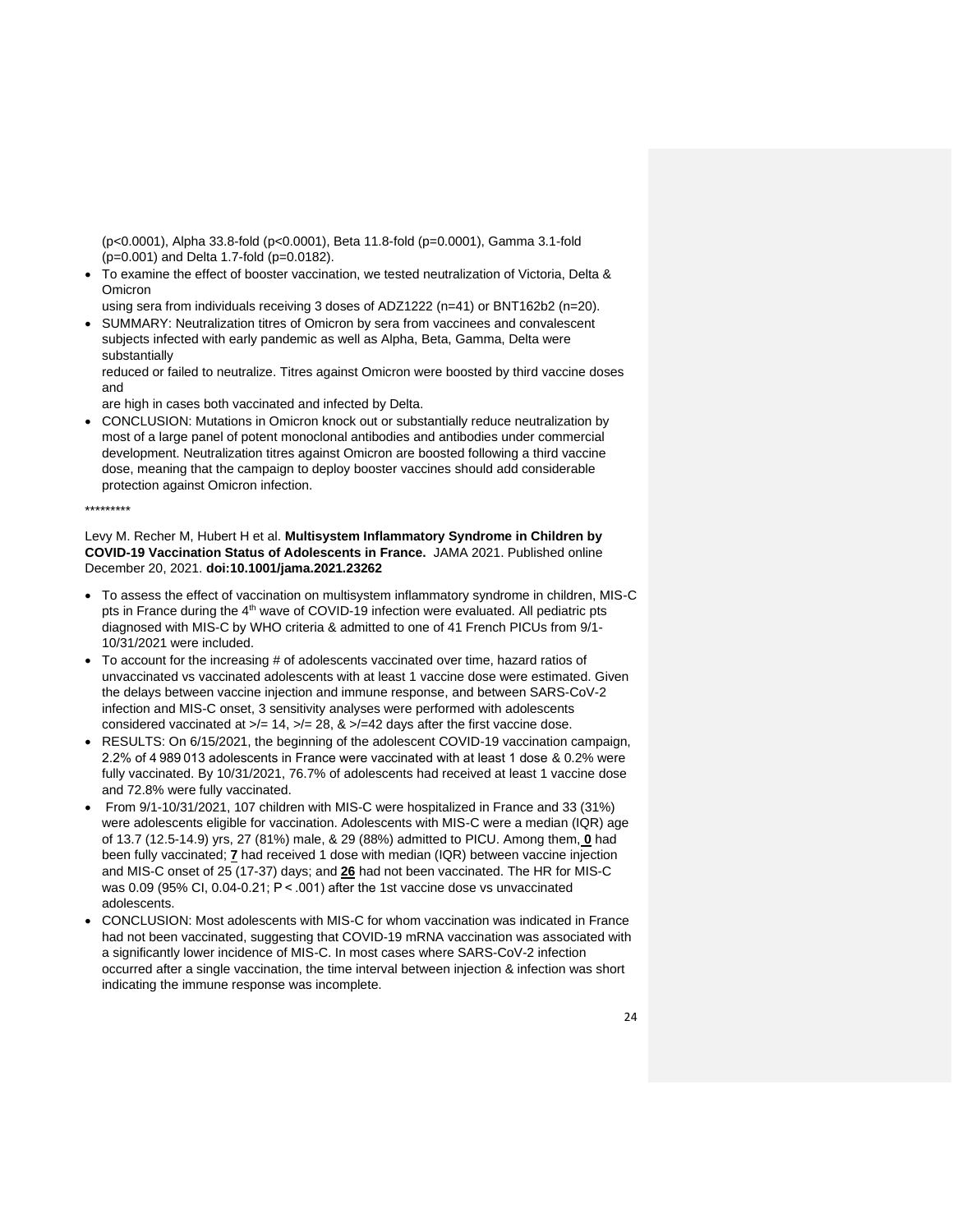#### \*\*\*\*\*\*\*\*\*\*

### Beatty AL, Peyser ND, Butcher XE et al. **Analysis of COVID-19 Vaccine Type and Adverse Effects Following Vaccination.** JAMA Netw Open 2021; 4(12):e2140364. **doi:10.1001/jamanetworkopen.2021.40364**

- To assess COVID-19 vaccine adverse effects in a real-world population, reports from the Citizen Science Study, an online cohort study of adults aged >/= 18 yrs with smartphone or internet access, were analyzed. Participants complete daily, weekly, and monthly surveys on health and COVID-19–related events. This analysis includes participants who provided consent between 3/26/2020 & 5/19/2021, and received at least 1 COVID-19 vaccine dose.
- RESULTS: The 19 586 participants had a median (IQR) age of 54 (38-66) years &13 420 (68.8%) were women. Allergic reaction or anaphylaxis was reported in 26 of 8680 participants (0.3%) after 1 dose of the BNT162b2 (Pfizer/BioNTech) or mRNA-1273 (Moderna) vaccine, 27 of 11 141 (0.2%) after 2 doses of the BNT162b2 or mRNA-1273 vaccine or 1 dose of the JNJ-78436735 (Johnson & Johnson) vaccine.
- The strongest factors associated with adverse effects were vaccine dose (2 doses of BNT162b2 or mRNA-1273 or 1 dose of JNJ-78436735 vs 1 dose of BNT162b2 or mRNA-1273; odds ratio [OR], 3.10; 95% CI, 2.89-3.34; P < .001), vaccine brand (mRNA-1273 vs BNT162b2, OR, 2.00; 95% CI, 1.86-2.15; P < .001; JNJ-78436735 vs BNT162b2: OR, 0.64; 95% CI, 0.52-0.79; P < .001), age (per 10 years: OR, 0.74; 95% CI, 0.72-0.76; P < .001), female sex (OR, 1.65; 95% CI, 1.53-1.78; P < .001), and having had COVID-19 before vaccination (OR, 2.17; 95% CI, 1.77-2.66; P < .001).
- CONCLUSION: In this real-world cohort, serious COVID-19 vaccine adverse effects were rare with full vaccination dose, vaccine brand, younger age, female sex, and having had COVID-19 before vaccination associated with greater odds of adverse effects.

\*\*\*\*\*\*\*\*\*\*

Hassan AO, Feldmann F, Zhao H et al. **A single intranasal dose of chimpanzee adenovirusvectored vaccine protects against SARS-CoV-2 infection in rhesus macaques.** Cell Reports Medicine 2021; **<https://doi.org/10.1016/j.xcrm.2021.100230>**

- BACKGROUND: These researchers recently described a chimpanzee adenovirus (simian Ad36)-based SARS-CoV-2 vaccine (ChAd-SARS-CoV-2-S) encoding for the S protein. Intranasal administration of a single dose of ChAd-SARS-CoV-2-S induced robust humoral and cell-mediated immune responses against the S protein and prevented upper and lower airway infection in mice expressing the human ACE2 receptor.
- STUDY DESIGN: To assess the immunogenicity and protective efficacy of this vaccine in non-human primates, rhesus macaques were immunized with ChAd-Control or ChAd-SARS-CoV-2-S and challenged one month later by combined intranasal and intrabronchial routes with SARS-CoV-2. and then challenged animals 1 month later with SARS-CoV-2 via the combined intranasal and intrabronchial routes.
- RESULTS: Immunization with ChAd-SARS-CoV-2-S resulted in the development of anti-S, anti-RBD, and neutralizing antibodies as well as T cell responses that prevented or limited infection in nasal swabs, bronchoalveolar lavage fluid, and lung tissues after SARS-CoV-2 challenge.